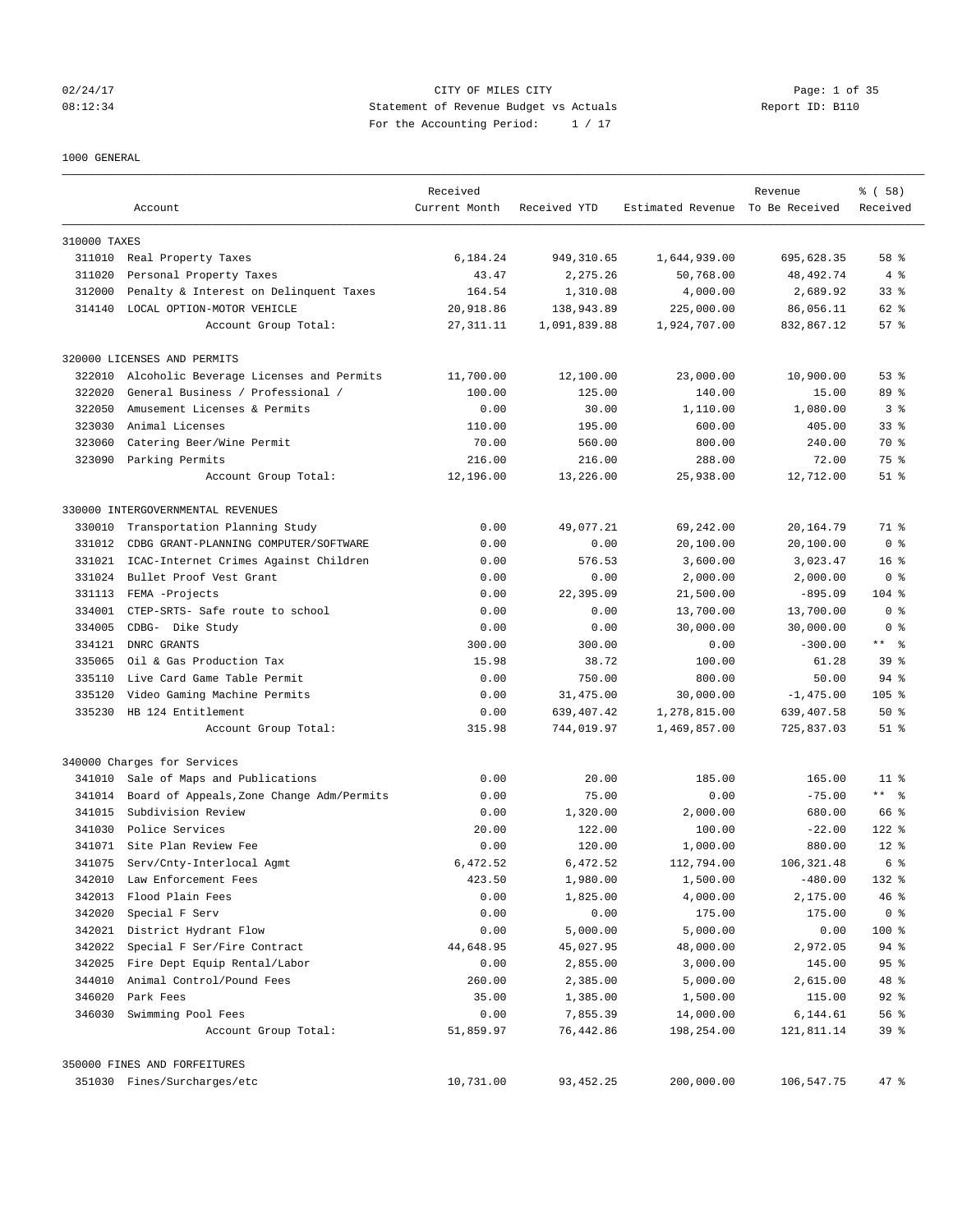## 02/24/17 CITY OF MILES CITY Page: 2 of 35 08:12:34 Statement of Revenue Budget vs Actuals Report ID: B110 For the Accounting Period: 1 / 17

### 1000 GENERAL

|        |                                   | Received      |              |                   | Revenue        | % ( 58 )           |
|--------|-----------------------------------|---------------|--------------|-------------------|----------------|--------------------|
|        | Account                           | Current Month | Received YTD | Estimated Revenue | To Be Received | Received           |
| 351031 | Adm Fees (Court)                  | 1,237.00      | 9,967.00     | 25,000.00         | 15,033.00      | $40*$              |
| 351035 | Animal Control Court Revenue      | 280.00        | 4,865.00     | 7,500.00          | 2,635.00       | 65 %               |
| 351036 | Restitution Collection Fees       | 0.00          | 40.00        | 0.00              | $-40.00$       | ** %               |
|        | Account Group Total:              | 12,248.00     | 108, 324. 25 | 232,500.00        | 124, 175. 75   | 47 %               |
|        | 360000 MISCELLANEOUS REVENUE      |               |              |                   |                |                    |
| 361005 | MidRivers Franchise Fees          | 23,871.66     | 48,516.92    | 98,000.00         | 49,483.08      | $50*$              |
| 361010 | Land Rental                       | 538.71        | 34,779.22    | 32,000.00         | $-2,779.22$    | 109 <sub>8</sub>   |
| 361020 | Building Rentals                  | 1,349.99      | 9,449.93     | 16,100.00         | 6,650.07       | 59 %               |
| 362020 | MISC REVENUE                      | 23, 115.92    | 23, 204. 20  | 10,000.00         | $-13, 204.20$  | $232$ $%$          |
| 362022 | Health Ins-MMIA Emp Benefits Prog | $-597.90$     | 3,807.73     | 0.00              | $-3,807.73$    | ** *               |
| 362070 | WAGE ANALYSIS CONTRIBUTION        | 0.00          | 0.00         | 10,050.00         | 10,050.00      | 0 <sup>8</sup>     |
| 365000 | Contributions and Donations       | 8.00          | 1,763.00     | 1,000.00          | $-763.00$      | $176$ $%$          |
| 365012 | Swimming Lessions                 | 0.00          | 0.00         | 500.00            | 500.00         | 0 <sup>8</sup>     |
| 365013 | Shop With A Cop                   | 0.00          | 0.00         | 5,000.00          | 5,000.00       | 0 <sup>8</sup>     |
| 365014 | Denton Field Project/2015         | 50.00         | 76.60        | 44,576.00         | 44,499.40      | 0 <sup>8</sup>     |
| 365015 | Florence Stacy Foundation         | 1,500.00      | 2,000.00     | 66,917.00         | 64,917.00      | 3 %                |
| 365016 | Milwaukee Park                    | 0.00          | 0.00         | 16,217.00         | 16,217.00      | 0 <sup>8</sup>     |
| 365040 | DONATIONS-FIRE/AMB                | 0.00          | 1,594.00     | 1,964.00          | 370.00         | $81$ %             |
| 366040 | Misc.-BHS                         | 0.00          | 0.00         | 800.00            | 800.00         | 0 <sup>8</sup>     |
| 366050 | Sale of Junk/Salvage-PD cars      | 0.00          | 0.00         | 1,000.00          | 1,000.00       | 0 <sup>8</sup>     |
|        | Account Group Total:              | 49,836.38     | 125, 191.60  | 304,124.00        | 178,932.40     | 41 %               |
|        | 370000 INVESTMENT EARNINGS        |               |              |                   |                |                    |
|        | 371010 Investment Earnings        | 715.56        | 2,582.11     | 2,100.00          | $-482.11$      | $123$ $%$          |
|        | Account Group Total:              | 715.56        | 2,582.11     | 2,100.00          | $-482.11$      | $123$ $%$          |
|        | 380000 OTHER FINANCING SOURCES    |               |              |                   |                |                    |
| 381070 | Proceeds/Loans/Intercap 016-2015  | 0.00          | 0.00         | 302,500.00        | 302,500.00     | 0 <sup>8</sup>     |
| 383000 | Interfund Operating Transfer      | 20,007.00     | 309,025.00   | 606,367.00        | 297,342.00     | $51$ $\frac{6}{3}$ |
|        | Account Group Total:              | 20,007.00     | 309,025.00   | 908,867.00        | 599,842.00     | $34*$              |
|        | Total:<br>Fund                    | 174,490.00    | 2,470,651.67 | 5,066,347.00      | 2,595,695.33   | $49*$              |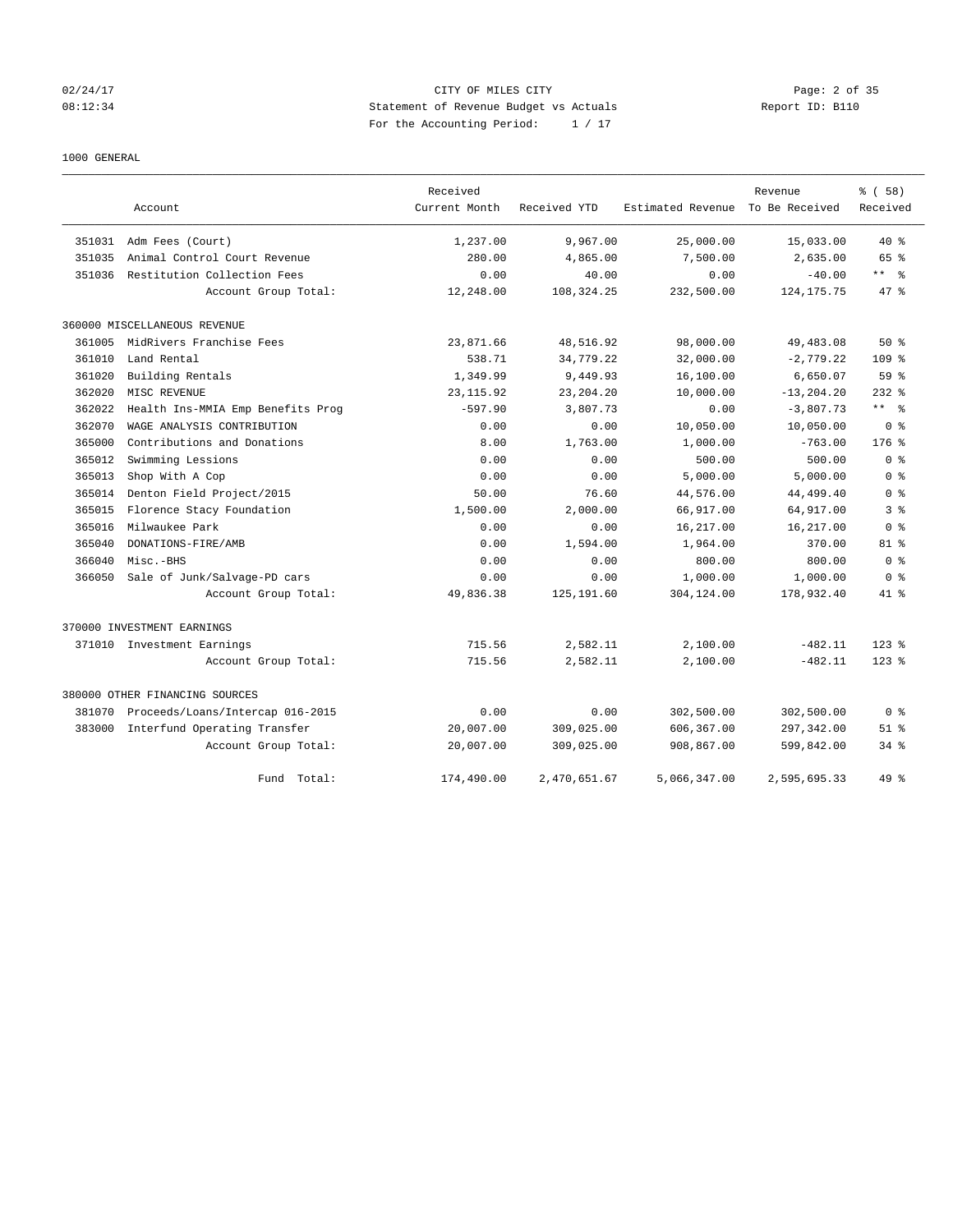## 02/24/17 CITY OF MILES CITY Page: 3 of 35 08:12:34 Statement of Revenue Budget vs Actuals Report ID: B110 For the Accounting Period: 1 / 17

2220 LIBRARY

|        |                                   | Received      |              |                   | Revenue        | % (58)                  |
|--------|-----------------------------------|---------------|--------------|-------------------|----------------|-------------------------|
|        | Account                           | Current Month | Received YTD | Estimated Revenue | To Be Received | Received                |
|        | 340000 Charges for Services       |               |              |                   |                |                         |
| 341075 | Serv/Cnty-Interlocal Agmt         | 0.00          | 0.00         | 39,808.00         | 39,808.00      | 0 <sup>8</sup>          |
| 346070 | Library Fees                      | 195.75        | 1,461.60     | 4,000.00          | 2,538.40       | 37%                     |
| 346074 | Book Sales                        | 22.00         | 145.80       | 400.00            | 254.20         | 36%                     |
|        | Account Group Total:              | 217.75        | 1,607.40     | 44,208.00         | 42,600.60      | 4%                      |
|        | 360000 MISCELLANEOUS REVENUE      |               |              |                   |                |                         |
| 365035 | Donation-Library Board of Trustee | 895.99        | 4,384.42     | 0.00              | $-4,384.42$    | $***$ $=$ $\frac{6}{5}$ |
|        | Account Group Total:              | 895.99        | 4,384.42     | 0.00              | $-4.384.42$    | $\star\star$<br>- 응     |
|        | 380000 OTHER FINANCING SOURCES    |               |              |                   |                |                         |
| 383000 | Interfund Operating Transfer      | 24,483.00     | 171,381.00   | 293,791.00        | 122,410.00     | 58 %                    |
|        | Account Group Total:              | 24,483.00     | 171,381.00   | 293,791.00        | 122,410.00     | 58 %                    |
|        | Total:<br>Fund                    | 25,596.74     | 177, 372.82  | 337,999.00        | 160,626.18     | $52$ $%$                |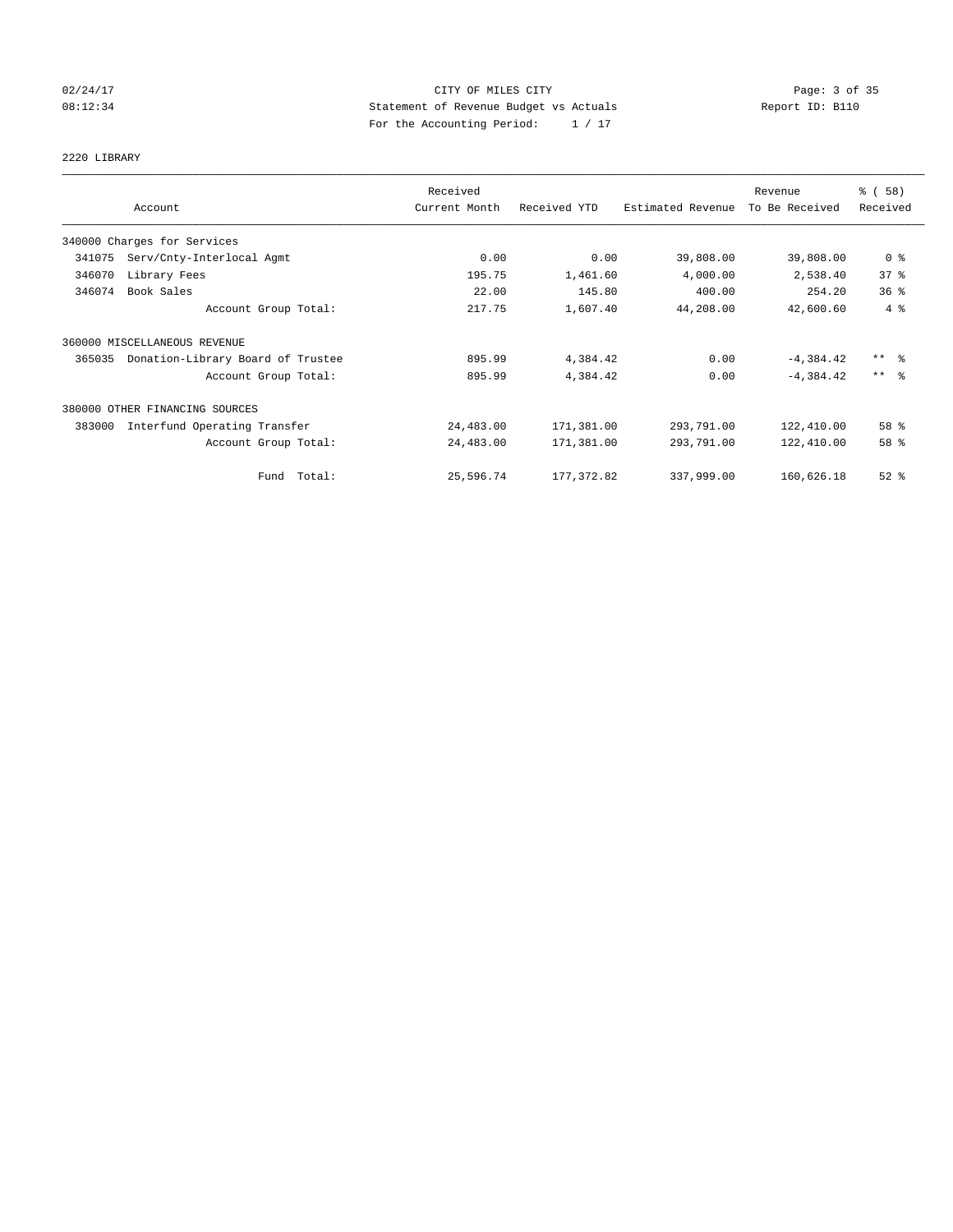## 02/24/17 CITY OF MILES CITY Page: 4 of 35 08:12:34 Statement of Revenue Budget vs Actuals Report ID: B110 For the Accounting Period: 1 / 17

2260 EMERGENCY DISASTER

|              | Account                                | Received<br>Current Month | Received YTD | Estimated Revenue To Be Received | Revenue  | 8 ( 58 )<br>Received |  |
|--------------|----------------------------------------|---------------------------|--------------|----------------------------------|----------|----------------------|--|
| 310000 TAXES |                                        |                           |              |                                  |          |                      |  |
| 312000       | Penalty & Interest on Delinquent Taxes | 1.57                      | 12.48        | 0.00                             | $-12.48$ | $***$ %              |  |
|              | Account Group Total:                   | 1.57                      | 12.48        | 0.00                             | $-12.48$ | $***$ $\frac{6}{10}$ |  |
|              | Fund Total:                            | 1.57                      | 12.48        | 0.00                             | $-12.48$ | $***$ $\frac{6}{10}$ |  |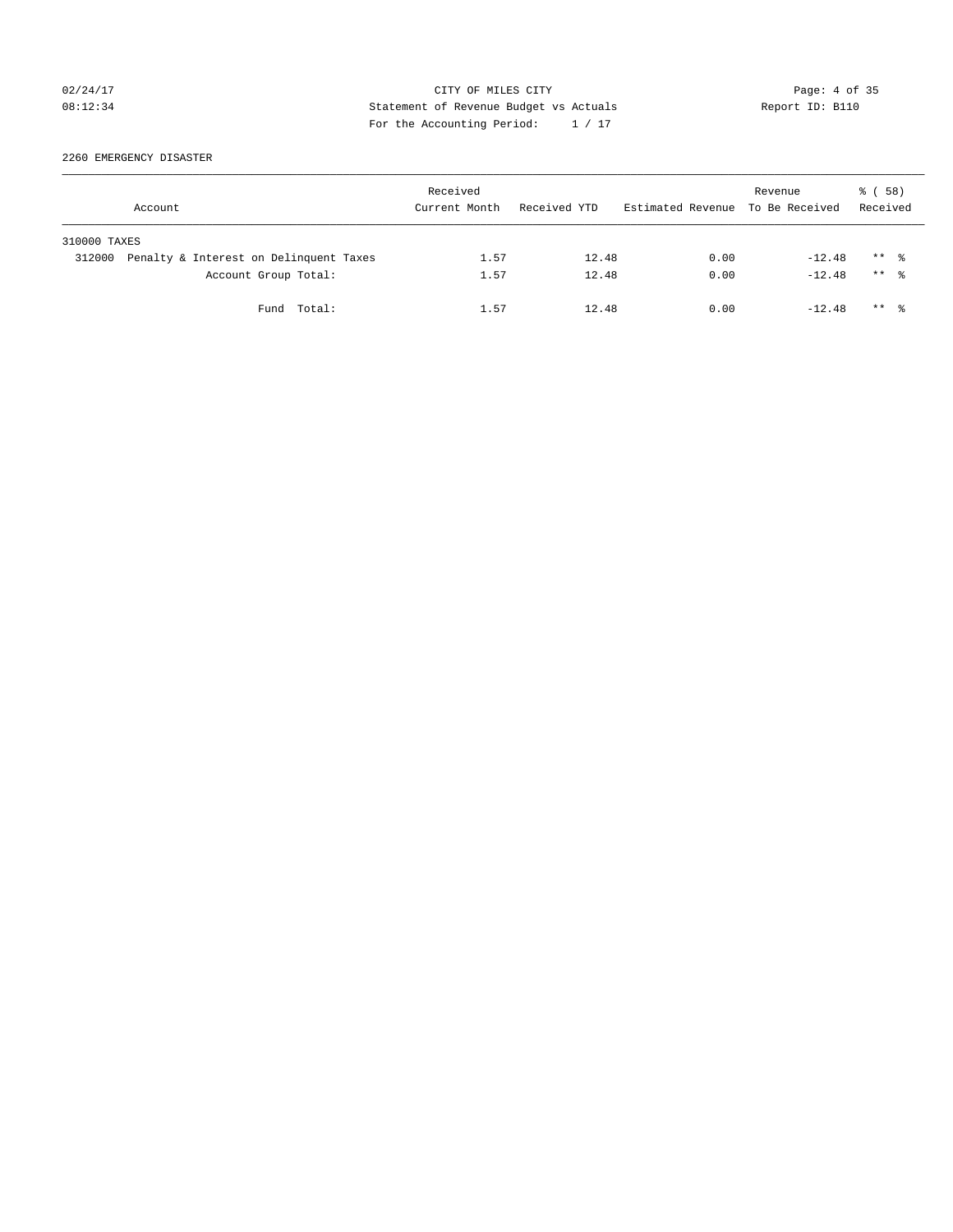## 02/24/17 Page: 5 of 35 08:12:34 Statement of Revenue Budget vs Actuals Report ID: B110 For the Accounting Period: 1 / 17

### 2270 Health

|                                        | Received      |              |                   | Revenue        | % (58)          |
|----------------------------------------|---------------|--------------|-------------------|----------------|-----------------|
| Account                                | Current Month | Received YTD | Estimated Revenue | To Be Received | Received        |
| 340000 Charges for Services            |               |              |                   |                |                 |
| Health Inspection Fees<br>344030       | 0.00          | 0.00         | 20,000.00         | 20,000.00      | 0 %             |
| Account Group Total:                   | 0.00          | 0.00         | 20,000.00         | 20,000.00      | 0 <sup>8</sup>  |
| 380000 OTHER FINANCING SOURCES         |               |              |                   |                |                 |
| Interfund Operating Transfer<br>383000 | 0.00          | 6,500.00     | 16,500.00         | 10,000.00      | 39 <sup>8</sup> |
| Account Group Total:                   | 0.00          | 6,500.00     | 16,500.00         | 10,000.00      | 39%             |
| Total:<br>Fund                         | 0.00          | 6,500.00     | 36,500.00         | 30,000.00      | 18 <sup>8</sup> |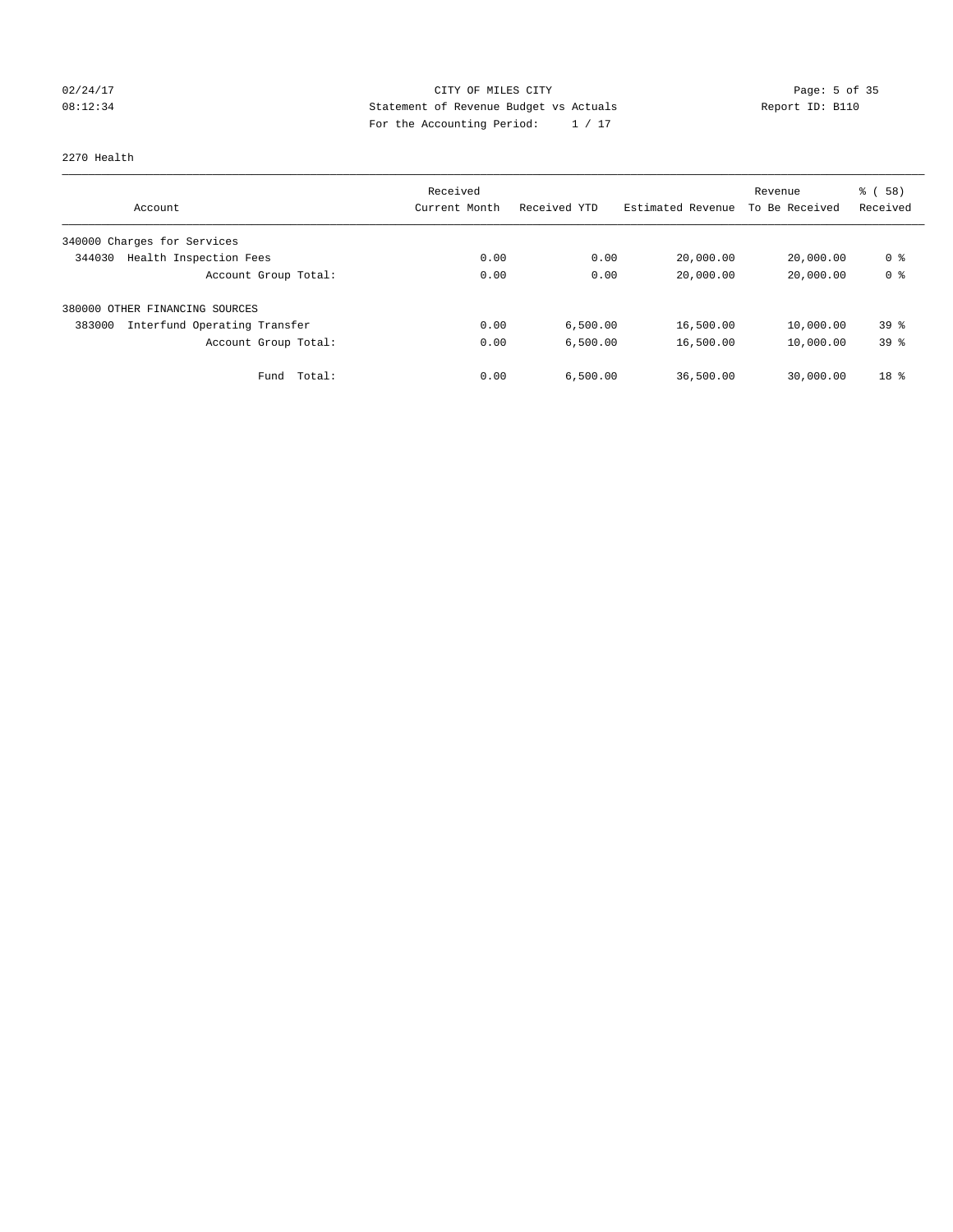## 02/24/17 CITY OF MILES CITY Page: 6 of 35 08:12:34 Statement of Revenue Budget vs Actuals Report ID: B110 For the Accounting Period: 1 / 17

2310 TIFD-Downtown

|                                        | Received      |              |                   | Revenue        | % (58)         |
|----------------------------------------|---------------|--------------|-------------------|----------------|----------------|
| Account                                | Current Month | Received YTD | Estimated Revenue | To Be Received | Received       |
| 330000 INTERGOVERNMENTAL REVENUES      |               |              |                   |                |                |
| 331171<br>HP-CDBG-ED Grant             | 0.00          | 0.00         | 190,000.00        | 190,000.00     | 0 <sup>8</sup> |
| Montana Main St Grant<br>331172        | 0.00          | 0.00         | 10,000.00         | 10,000.00      | 0 <sup>8</sup> |
| Account Group Total:                   | 0.00          | 0.00         | 200,000.00        | 200,000.00     | 0 <sup>8</sup> |
| 340000 Charges for Services            |               |              |                   |                |                |
| 346080<br>Preservation Service Fees    | 0.00          | 0.00         | 10,000.00         | 10,000.00      | 0 <sup>8</sup> |
| Account Group Total:                   | 0.00          | 0.00         | 10,000.00         | 10,000.00      | 0 <sup>8</sup> |
| 360000 MISCELLANEOUS REVENUE           |               |              |                   |                |                |
| 365020<br>Private Grant                | 0.00          | 0.00         | 8,800.00          | 8,800.00       | 0 <sup>8</sup> |
| Account Group Total:                   | 0.00          | 0.00         | 8,800.00          | 8,800.00       | 0 <sup>8</sup> |
| 380000 OTHER FINANCING SOURCES         |               |              |                   |                |                |
| 383000<br>Interfund Operating Transfer | 0.00          | 5,800.00     | 5,800.00          | 0.00           | $100*$         |
| Account Group Total:                   | 0.00          | 5,800.00     | 5,800.00          | 0.00           | $100*$         |
| Fund Total:                            | 0.00          | 5,800.00     | 224,600.00        | 218,800.00     | 3%             |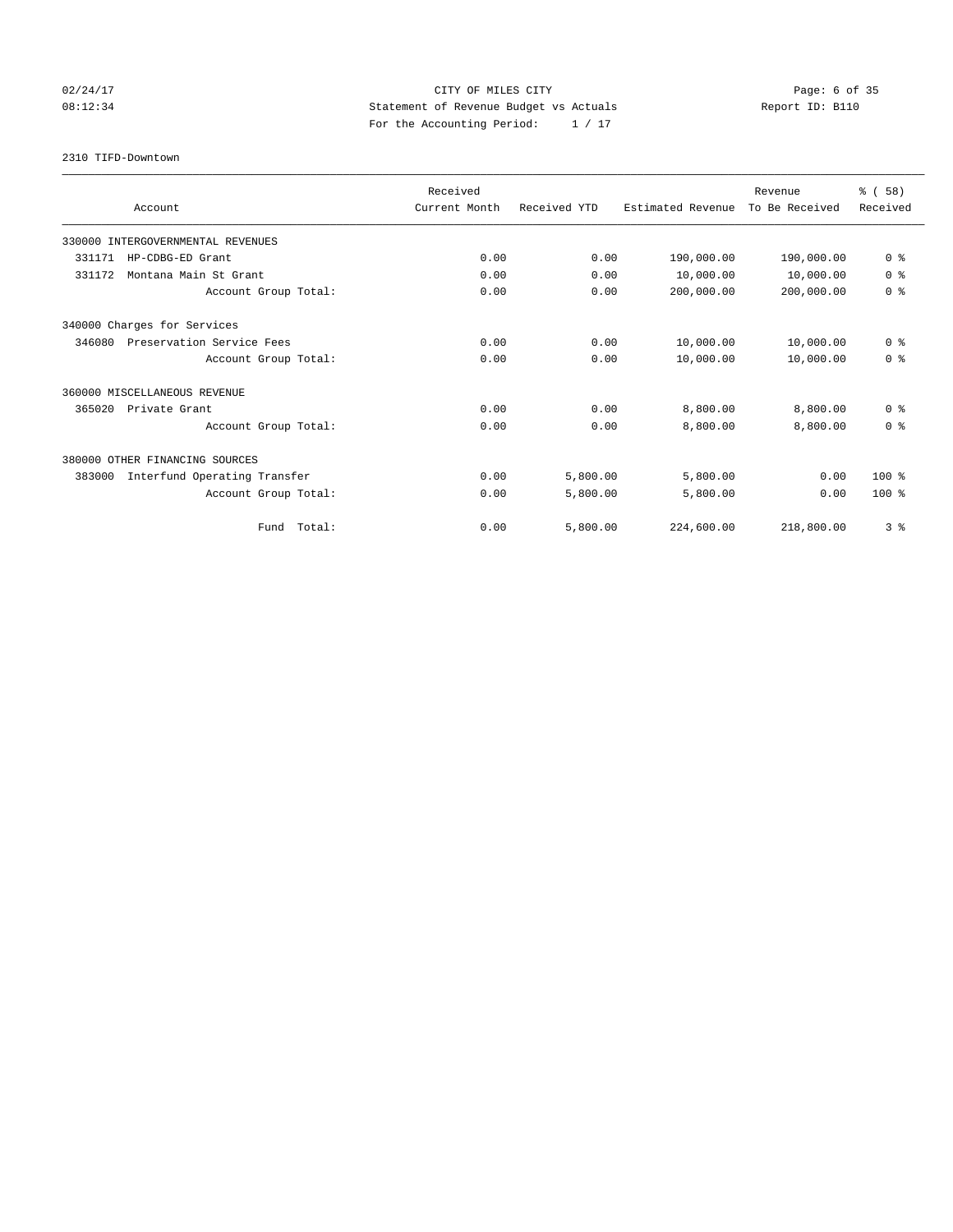## 02/24/17 Page: 7 of 35 08:12:34 Report ID: B110 For the Accounting Period: 1 / 17

2350 Local Government/Study Commission

|              | Account                 |             | Received<br>Current Month |      | Received YTD |       | Estimated Revenue To Be Received | Revenue   | 8 ( 58 )<br>Received |
|--------------|-------------------------|-------------|---------------------------|------|--------------|-------|----------------------------------|-----------|----------------------|
| 310000 TAXES |                         |             |                           |      |              |       |                                  |           |                      |
| 311010       | Real Property Taxes     |             |                           | 1.16 |              | 78.39 | 11,739.00                        | 11,660.61 | 1 %                  |
| 311020       | Personal Property Taxes |             |                           | 0.25 |              | 12.94 | 0.00                             | $-12.94$  | $***$ %              |
|              | Account Group Total:    |             |                           | 1.41 |              | 91.33 | 11,739.00                        | 11,647.67 | 1 <sup>°</sup>       |
|              |                         | Fund Total: |                           | 1.41 |              | 91.33 | 11,739.00                        | 11,647.67 | 1 %                  |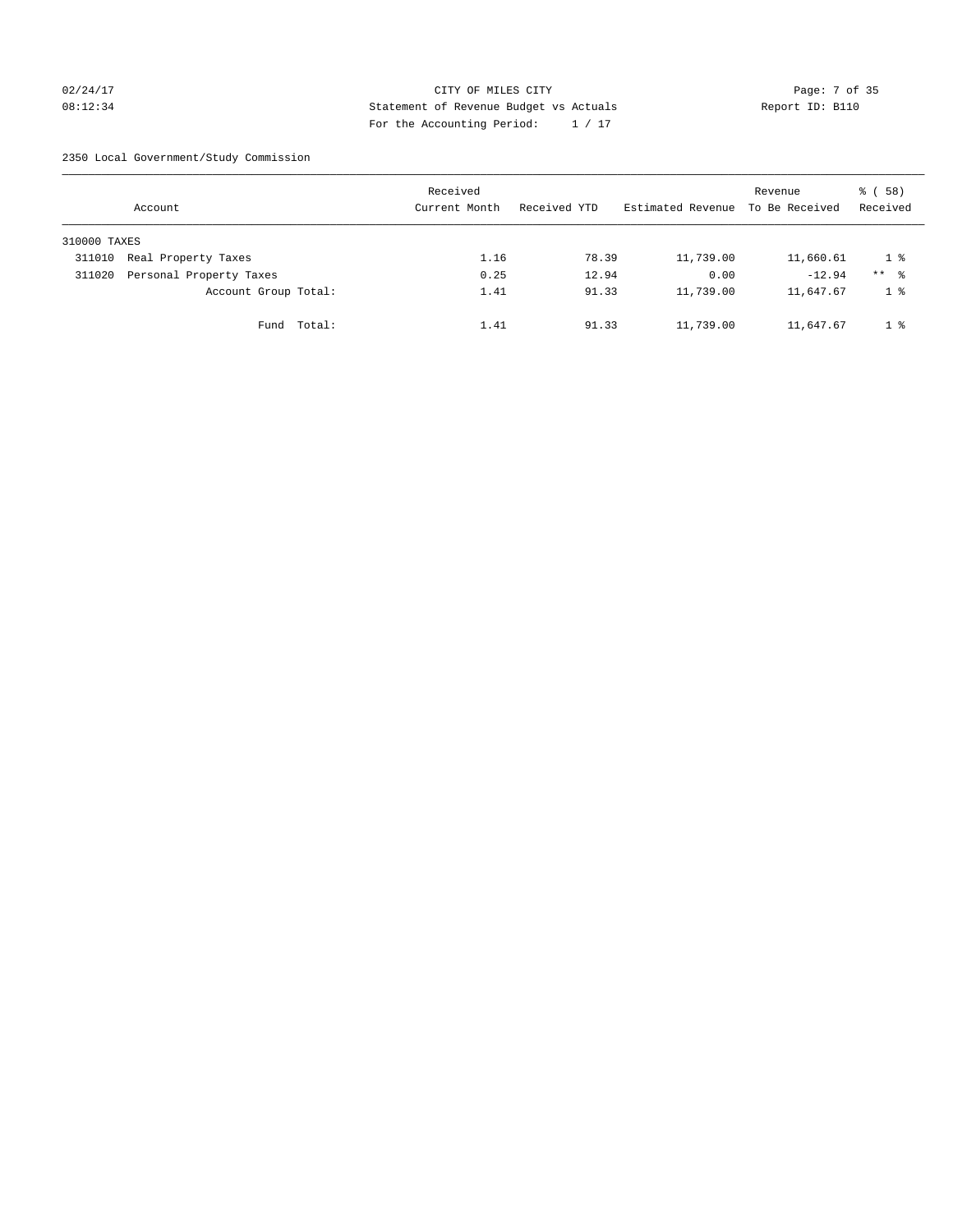## 02/24/17 CITY OF MILES CITY Page: 8 of 35 08:12:34 Statement of Revenue Budget vs Actuals Report ID: B110 For the Accounting Period: 1 / 17

2372 Permissive Medical Levy

|              | Account                                | Received<br>Current Month | Received YTD | Estimated Revenue | Revenue<br>To Be Received | 8 ( 58 )<br>Received |
|--------------|----------------------------------------|---------------------------|--------------|-------------------|---------------------------|----------------------|
| 310000 TAXES |                                        |                           |              |                   |                           |                      |
| 311010       | Real Property Taxes                    | 700.66                    | 107,818.37   | 186,949.00        | 79,130.63                 | 58 %                 |
| 311020       | Personal Property Taxes                | 4.78                      | 250.12       | 5,769.00          | 5,518.88                  | $4 \text{ }$         |
| 312000       | Penalty & Interest on Delinquent Taxes | 5.49                      | 43.68        | 0.00              | $-43.68$                  | $***$ 8              |
|              | Account Group Total:                   | 710.93                    | 108, 112. 17 | 192,718.00        | 84,605.83                 | 56 <sup>8</sup>      |
|              | Total:<br>Fund                         | 710.93                    | 108, 112. 17 | 192,718.00        | 84,605.83                 | $56$ $\frac{6}{3}$   |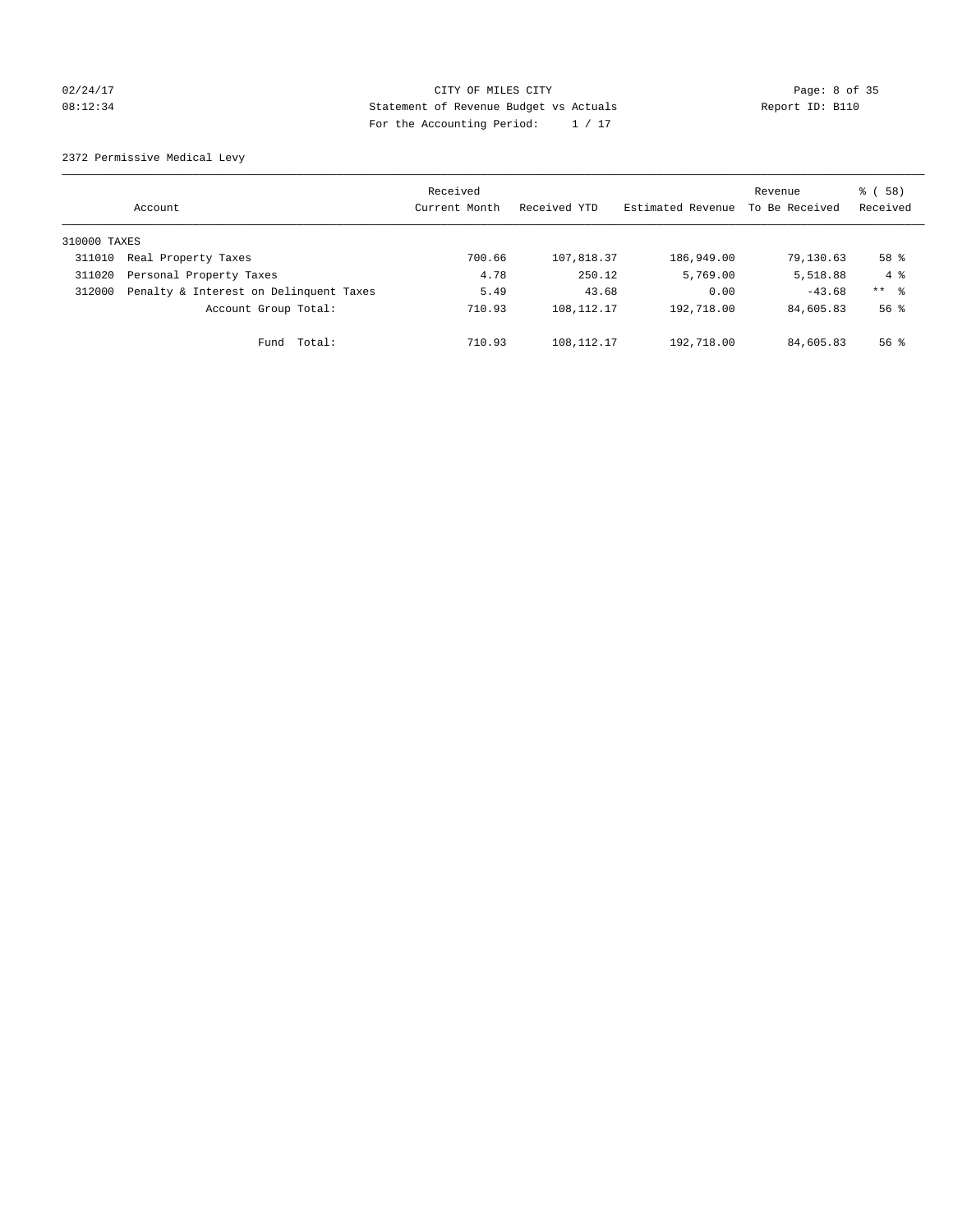## 02/24/17 CITY OF MILES CITY Page: 9 of 35 08:12:34 Report ID: B110 For the Accounting Period: 1 / 17

### 2394 BUILDING CODE ENFORCEMENT

| Account                              | Received<br>Current Month | Received YTD | Estimated Revenue | Revenue<br>To Be Received | 8 ( 58 )<br>Received |
|--------------------------------------|---------------------------|--------------|-------------------|---------------------------|----------------------|
| 320000 LICENSES AND PERMITS          |                           |              |                   |                           |                      |
| Building & Related Permits<br>323010 | 2,294.00                  | 71,345.51    | 75,000.00         | 3,654.49                  | $95$ $\frac{6}{3}$   |
| Account Group Total:                 | 2,294.00                  | 71,345.51    | 75,000.00         | 3,654.49                  | 95 <sup>8</sup>      |
| Fund Total:                          | 2,294.00                  | 71,345.51    | 75,000.00         | 3,654.49                  | 95 <sup>8</sup>      |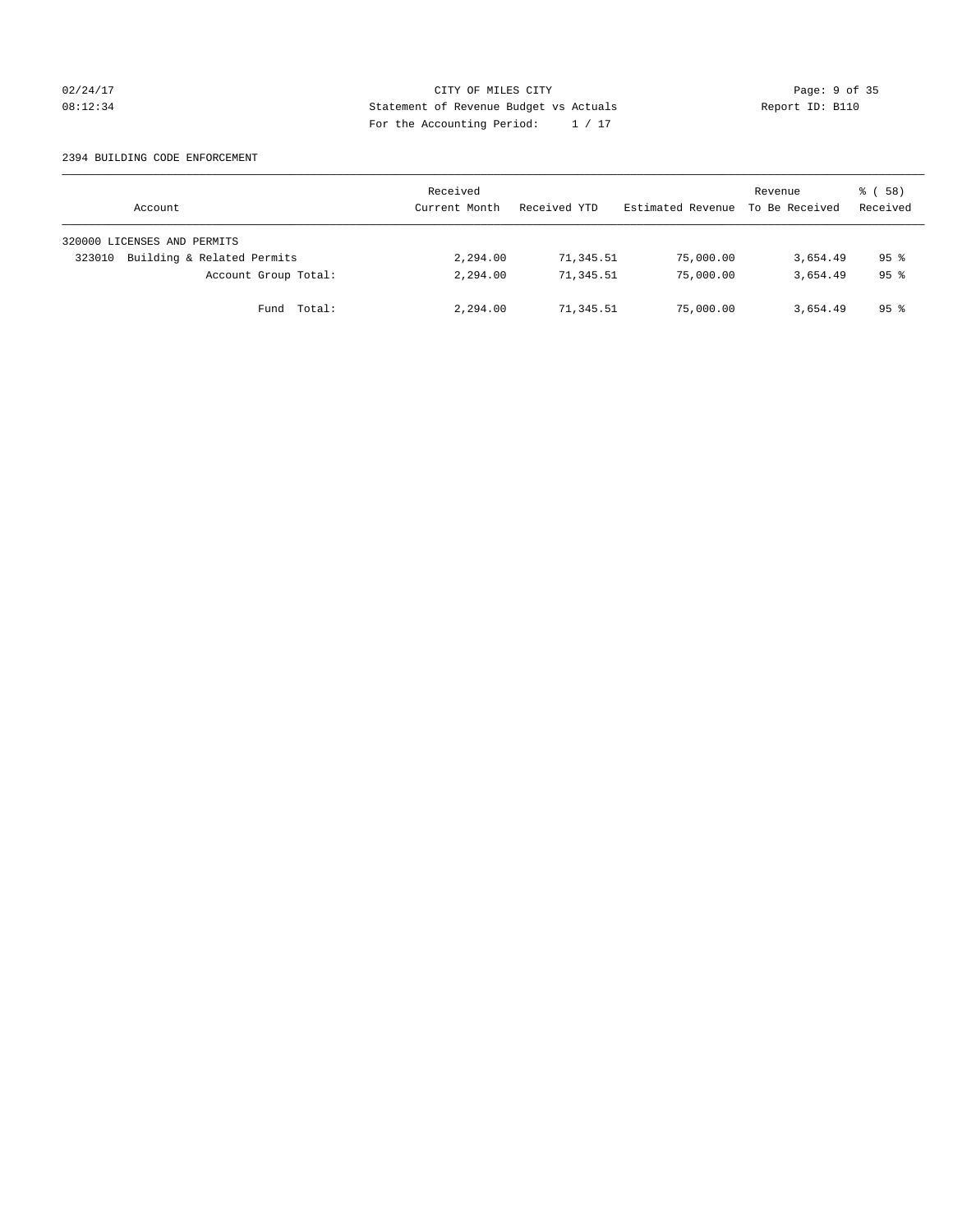## 02/24/17 Page: 10 of 35 08:12:34 Statement of Revenue Budget vs Actuals Report ID: B110 For the Accounting Period: 1 / 17

2400 LTG M D#165-(Gen City)

|        | Account                                  | Received<br>Current Month | Received YTD | Estimated Revenue | Revenue<br>To Be Received | % (58)<br>Received |
|--------|------------------------------------------|---------------------------|--------------|-------------------|---------------------------|--------------------|
|        | 360000 MISCELLANEOUS REVENUE             |                           |              |                   |                           |                    |
| 363010 | Maintenance Assessments                  | 1,121.86                  | 103,980.02   | 173,514.00        | 69,533.98                 | 60 %               |
|        |                                          |                           |              |                   |                           |                    |
| 363040 | Penalty & Interest on Deling Assessments | 38.39                     | 200.39       | 500.00            | 299.61                    | $40*$              |
|        | Account Group Total:                     | 1,160.25                  | 104,180.41   | 174,014.00        | 69,833.59                 | 60 %               |
|        | 370000 INVESTMENT EARNINGS               |                           |              |                   |                           |                    |
| 371010 | Investment Earnings                      | 36.41                     | 102.80       | 100.00            | $-2.80$                   | $103$ %            |
|        | Account Group Total:                     | 36.41                     | 102.80       | 100.00            | $-2.80$                   | 103 <sub>8</sub>   |
|        | Fund Total:                              | 1,196.66                  | 104,283.21   | 174,114.00        | 69,830.79                 | 60 %               |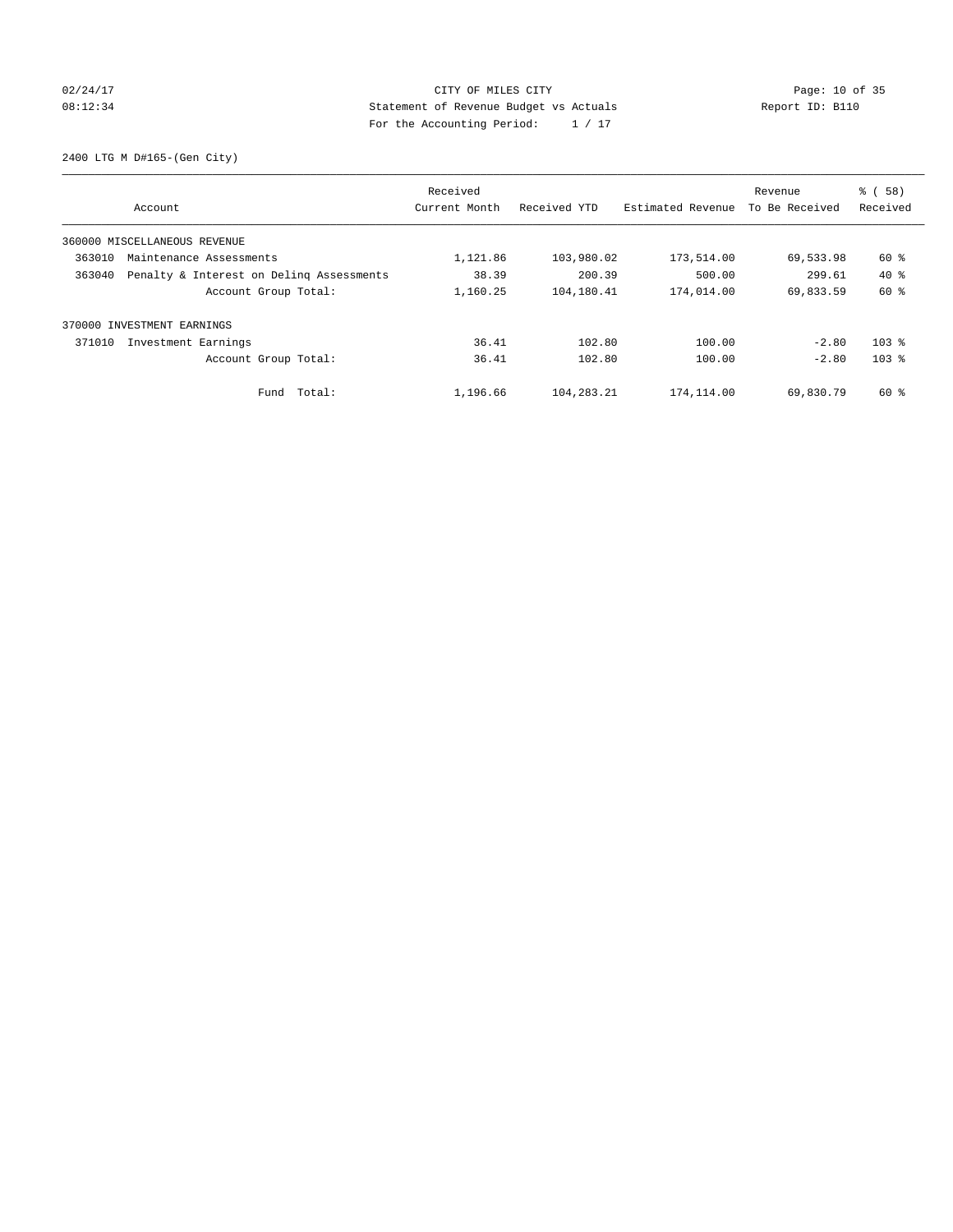## 02/24/17 Page: 11 of 35 08:12:34 Statement of Revenue Budget vs Actuals Report ID: B110 For the Accounting Period: 1 / 17

2420 LTG M D#167-(MilesAddn Etc)

|        |                                          | Received      |              |                   | Revenue        | % (58)          |
|--------|------------------------------------------|---------------|--------------|-------------------|----------------|-----------------|
|        | Account                                  | Current Month | Received YTD | Estimated Revenue | To Be Received | Received        |
|        | 360000 MISCELLANEOUS REVENUE             |               |              |                   |                |                 |
| 363010 | Maintenance Assessments                  | 282.64        | 17,861.01    | 30,310.00         | 12,448.99      | 59 <sup>°</sup> |
| 363040 | Penalty & Interest on Deling Assessments | 29.58         | 98.56        | 100.00            | 1.44           | 99 <sup>8</sup> |
|        | Account Group Total:                     | 312.22        | 17,959.57    | 30,410.00         | 12,450.43      | 59%             |
| 370000 | INVESTMENT EARNINGS                      |               |              |                   |                |                 |
| 371010 | Investment Earnings                      | 9.34          | 34.09        | 0.00              | $-34.09$       | ** 왕            |
|        | Account Group Total:                     | 9.34          | 34.09        | 0.00              | $-34.09$       | $***$ $\approx$ |
|        | Fund Total:                              | 321.56        | 17,993.66    | 30,410.00         | 12,416.34      | 59 <sup>8</sup> |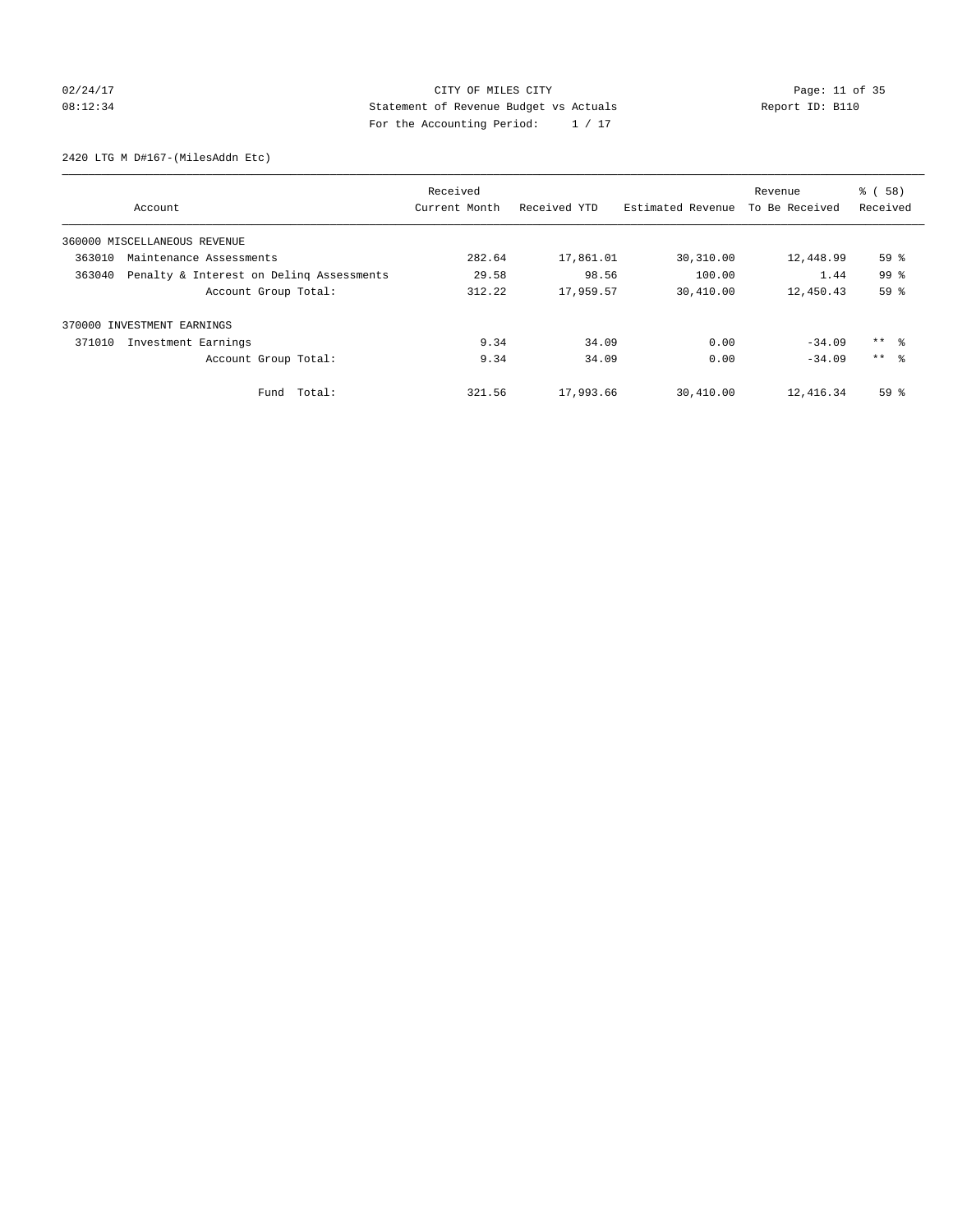# 02/24/17 Page: 12 of 35 08:12:34 Statement of Revenue Budget vs Actuals Report ID: B110 For the Accounting Period: 1 / 17

2430 LTG M D#171-(Balsam Est)

|                              |                                          | Received      |              |                   | Revenue        | % (58)              |
|------------------------------|------------------------------------------|---------------|--------------|-------------------|----------------|---------------------|
| Account                      |                                          | Current Month | Received YTD | Estimated Revenue | To Be Received | Received            |
| 360000 MISCELLANEOUS REVENUE |                                          |               |              |                   |                |                     |
| 363010                       | Maintenance Assessments                  | 42.92         | 3,182.64     | 5,607.00          | 2,424.36       | $57*$               |
| 363040                       | Penalty & Interest on Deling Assessments | 0.65          | 2.25         | 0.00              | $-2.25$        | $***$ $\approx$     |
|                              | Account Group Total:                     | 43.57         | 3,184.89     | 5,607.00          | 2,422.11       | 57 <sup>8</sup>     |
| 370000 INVESTMENT EARNINGS   |                                          |               |              |                   |                |                     |
| 371010                       | Investment Earnings                      | 1.28          | 2.53         | 0.00              | $-2.53$        | $***$ $\frac{6}{3}$ |
|                              | Account Group Total:                     | 1.28          | 2.53         | 0.00              | $-2.53$        | $***$ $\approx$     |
|                              | Fund Total:                              | 44.85         | 3,187.42     | 5,607.00          | 2,419.58       | $57*$               |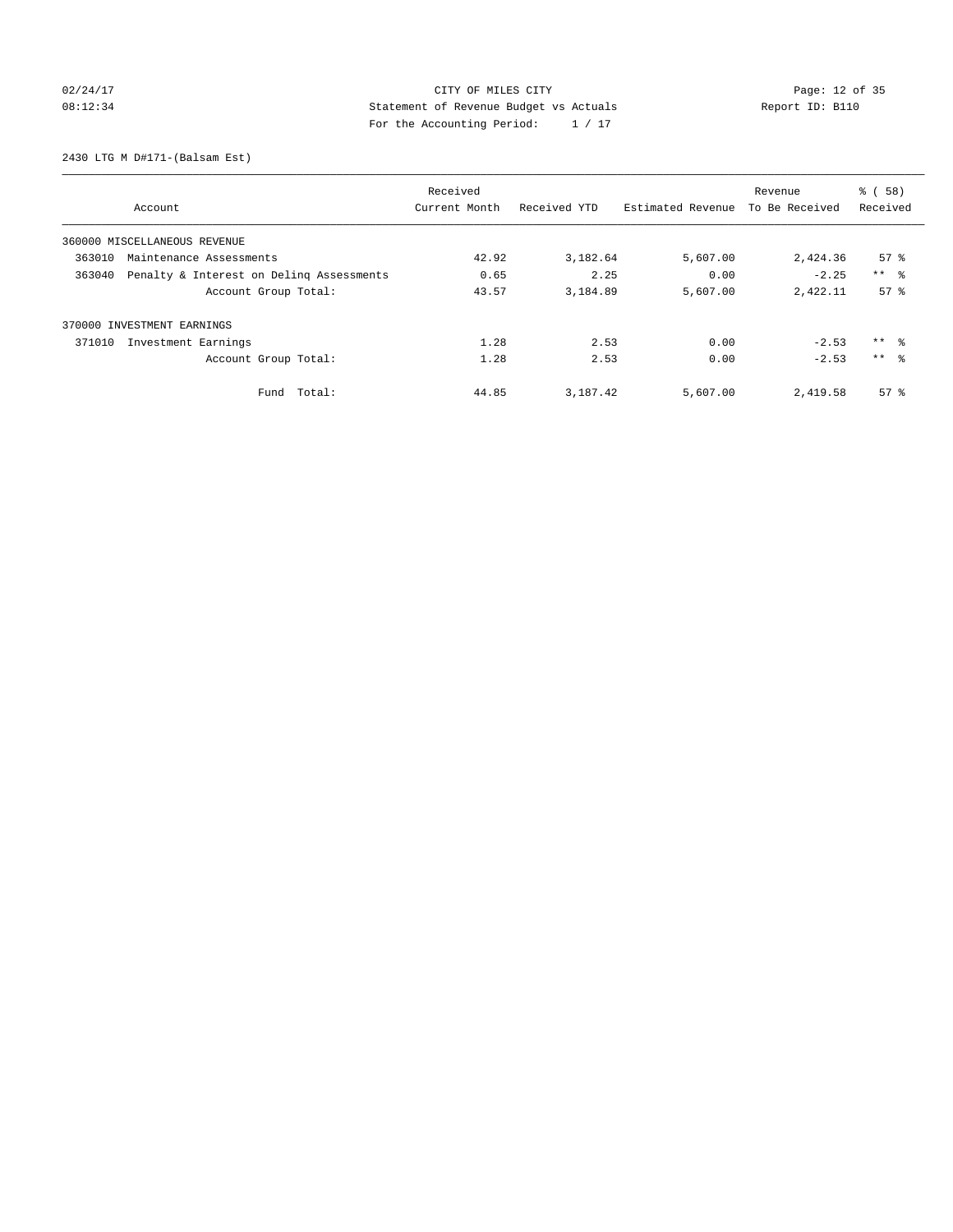# 02/24/17 Page: 13 of 35 08:12:34 Statement of Revenue Budget vs Actuals Report ID: B110 For the Accounting Period: 1 / 17

2440 LTG M D#172-(Main Str)

| Received |                                          |               |              |                   | Revenue        | % (58)          |
|----------|------------------------------------------|---------------|--------------|-------------------|----------------|-----------------|
|          | Account                                  | Current Month | Received YTD | Estimated Revenue | To Be Received | Received        |
|          | 360000 MISCELLANEOUS REVENUE             |               |              |                   |                |                 |
| 363010   | Maintenance Assessments                  | 91.14         | 10,982.61    | 18,528.00         | 7,545.39       | 59 <sup>°</sup> |
| 363040   | Penalty & Interest on Deling Assessments | 1.38          | 25.45        | 100.00            | 74.55          | $25$ $%$        |
|          | Account Group Total:                     | 92.52         | 11,008.06    | 18,628.00         | 7,619.94       | 59%             |
|          | 370000 INVESTMENT EARNINGS               |               |              |                   |                |                 |
| 371010   | Investment Earnings                      | 6.00          | 21.67        | 50.00             | 28.33          | $43$ %          |
|          | Account Group Total:                     | 6.00          | 21.67        | 50.00             | 28.33          | 43.8            |
|          | Fund Total:                              | 98.52         | 11,029.73    | 18,678.00         | 7,648.27       | 59 %            |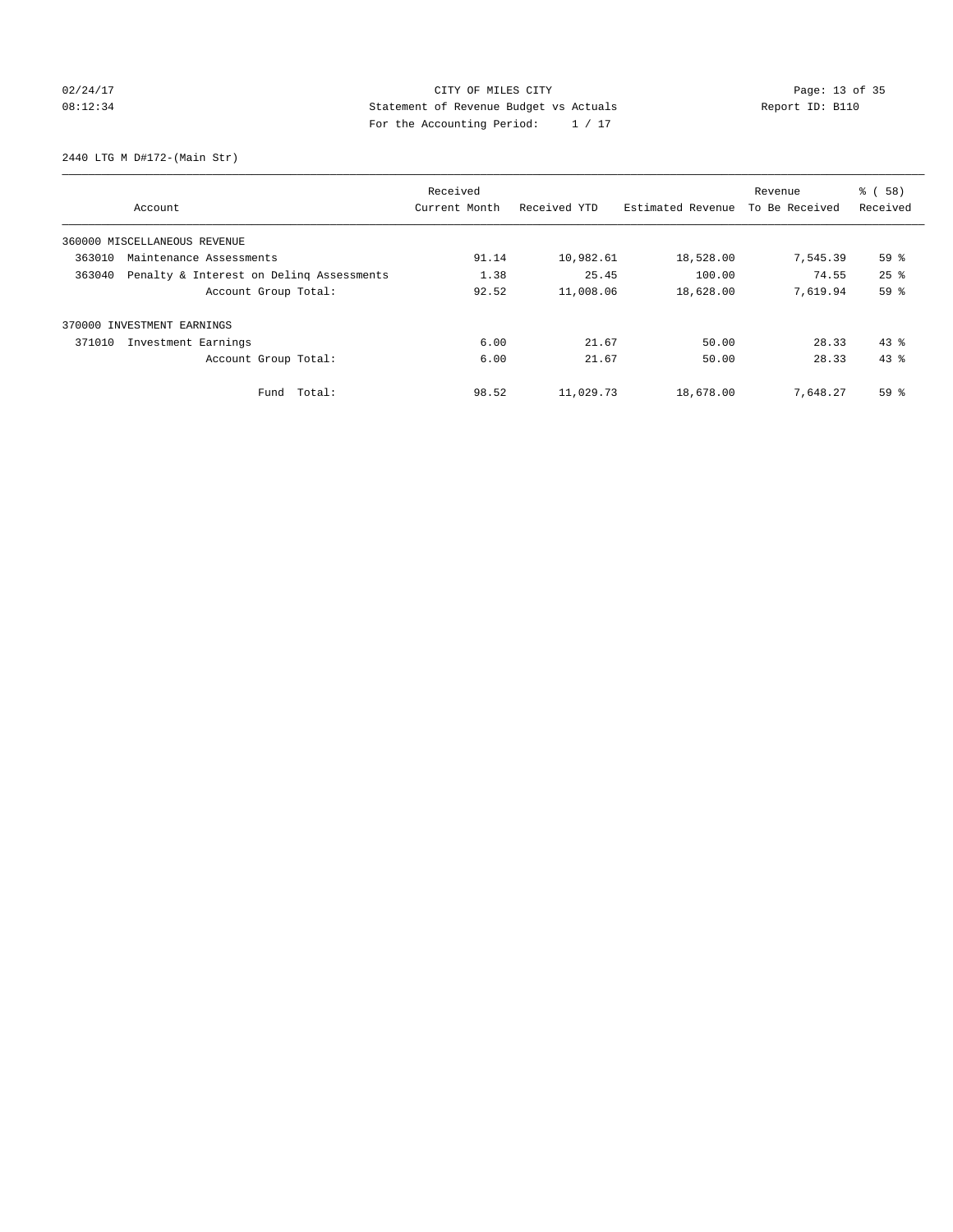## 02/24/17 Page: 14 of 35 08:12:34 Statement of Revenue Budget vs Actuals Report ID: B110 For the Accounting Period: 1 / 17

2450 LTG M D#195-(SG-Trico)

|        |                                          | Received      |              |                   | Revenue        | % (58)          |
|--------|------------------------------------------|---------------|--------------|-------------------|----------------|-----------------|
|        | Account                                  | Current Month | Received YTD | Estimated Revenue | To Be Received | Received        |
|        | 360000 MISCELLANEOUS REVENUE             |               |              |                   |                |                 |
| 363010 | Maintenance Assessments                  | 26.05         | 3,366.75     | 5,889.00          | 2,522.25       | $57*$           |
| 363040 | Penalty & Interest on Deling Assessments | 0.39          | 8.34         | 0.00              | $-8.34$        | $***$ $\approx$ |
|        | Account Group Total:                     | 26.44         | 3,375.09     | 5,889.00          | 2,513.91       | 57 <sup>8</sup> |
|        | 370000 INVESTMENT EARNINGS               |               |              |                   |                |                 |
| 371010 | Investment Earnings                      | 1.58          | 4.85         | 0.00              | $-4.85$        | $***$ $ -$      |
|        | Account Group Total:                     | 1.58          | 4.85         | 0.00              | $-4.85$        | $***$ $\approx$ |
|        | Fund Total:                              | 28.02         | 3,379.94     | 5,889.00          | 2,509.06       | $57*$           |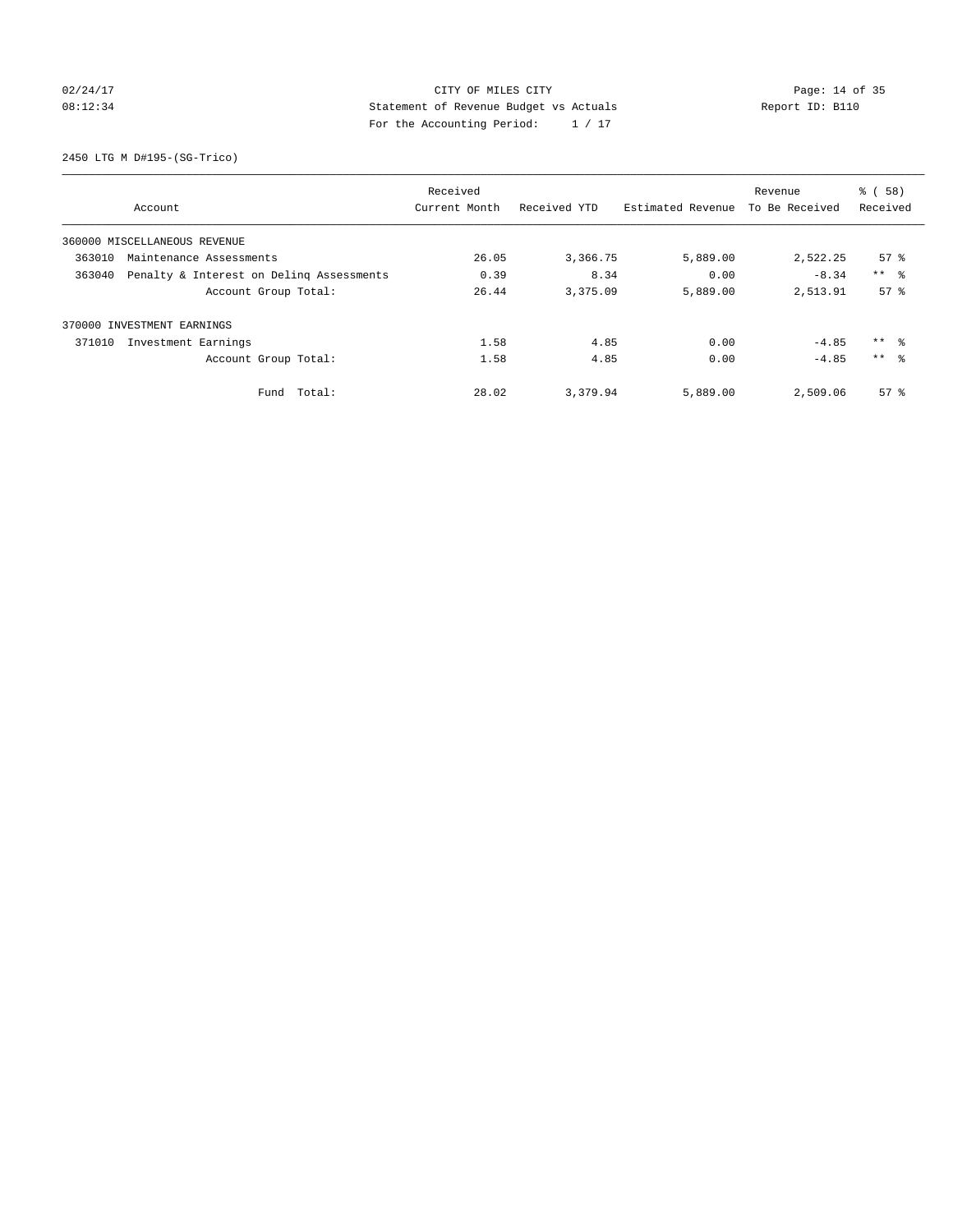## 02/24/17 Page: 15 of 35 08:12:34 Statement of Revenue Budget vs Actuals Report ID: B110 For the Accounting Period: 1 / 17

2470 LTG M D#202-(SG-MDU&NV)

|                                                    | Received      |              |                   | Revenue        | % (58)              |
|----------------------------------------------------|---------------|--------------|-------------------|----------------|---------------------|
| Account                                            | Current Month | Received YTD | Estimated Revenue | To Be Received | Received            |
| 360000 MISCELLANEOUS REVENUE                       |               |              |                   |                |                     |
| 363010<br>Maintenance Assessments                  | 0.00          | 4,761.40     | 7,678.00          | 2,916.60       | 62 %                |
| Penalty & Interest on Deling Assessments<br>363040 | 0.00          | 16.32        | 10.00             | $-6.32$        | $163$ $%$           |
| Account Group Total:                               | 0.00          | 4,777.72     | 7,688.00          | 2,910.28       | $62$ $%$            |
| 370000 INVESTMENT EARNINGS                         |               |              |                   |                |                     |
| 371010<br>Investment Earnings                      | 1.90          | 5.63         | 0.00              | $-5.63$        | $***$ $\frac{6}{3}$ |
| Account Group Total:                               | 1.90          | 5.63         | 0.00              | $-5.63$        | $***$ $\approx$     |
| Total:<br>Fund                                     | 1.90          | 4,783.35     | 7,688.00          | 2,904.65       | 62 %                |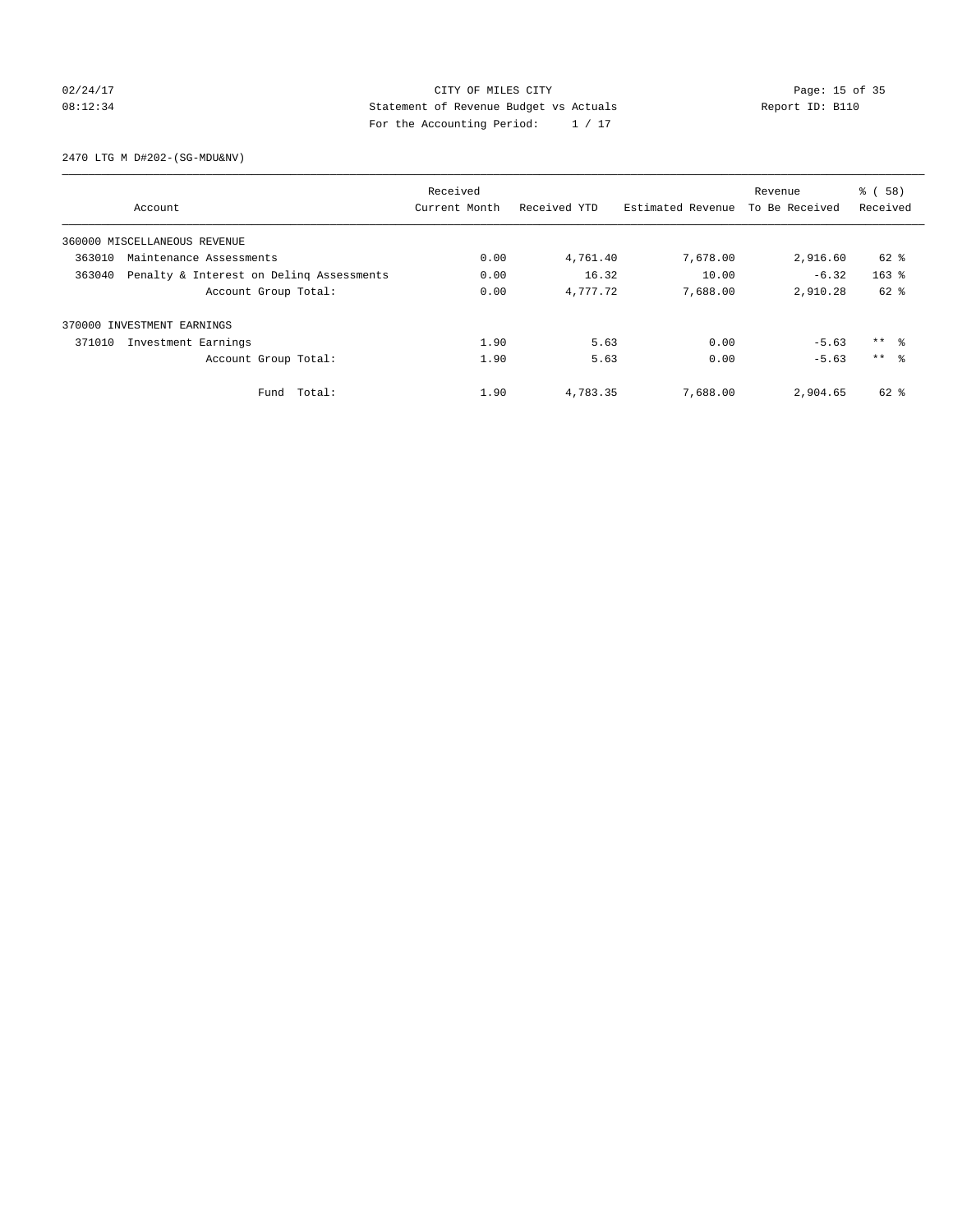## 02/24/17 Page: 16 of 35 08:12:34 Statement of Revenue Budget vs Actuals Report ID: B110 For the Accounting Period: 1 / 17

2480 LTG M M#173-(Milestown Estates)

|                                                    |               | Revenue      | % (58)            |                |                 |
|----------------------------------------------------|---------------|--------------|-------------------|----------------|-----------------|
| Account                                            | Current Month | Received YTD | Estimated Revenue | To Be Received | Received        |
| 360000 MISCELLANEOUS REVENUE                       |               |              |                   |                |                 |
| 363010<br>Maintenance Assessments                  | 0.00          | 1,095.40     | 1,431.00          | 335.60         | 77 %            |
| 363040<br>Penalty & Interest on Deling Assessments | 0.00          | 0.44         | 0.00              | $-0.44$        | $***$ $ -$      |
| Account Group Total:                               | 0.00          | 1,095.84     | 1,431.00          | 335.16         | 77.8            |
| 370000 INVESTMENT EARNINGS                         |               |              |                   |                |                 |
| 371010<br>Investment Earnings                      | 0.94          | 3.89         | 0.00              | $-3.89$        | ** 왕            |
| Account Group Total:                               | 0.94          | 3.89         | 0.00              | $-3.89$        | $***$ $\approx$ |
| Total:<br>Fund                                     | 0.94          | 1,099.73     | 1,431.00          | 331.27         | $77*$           |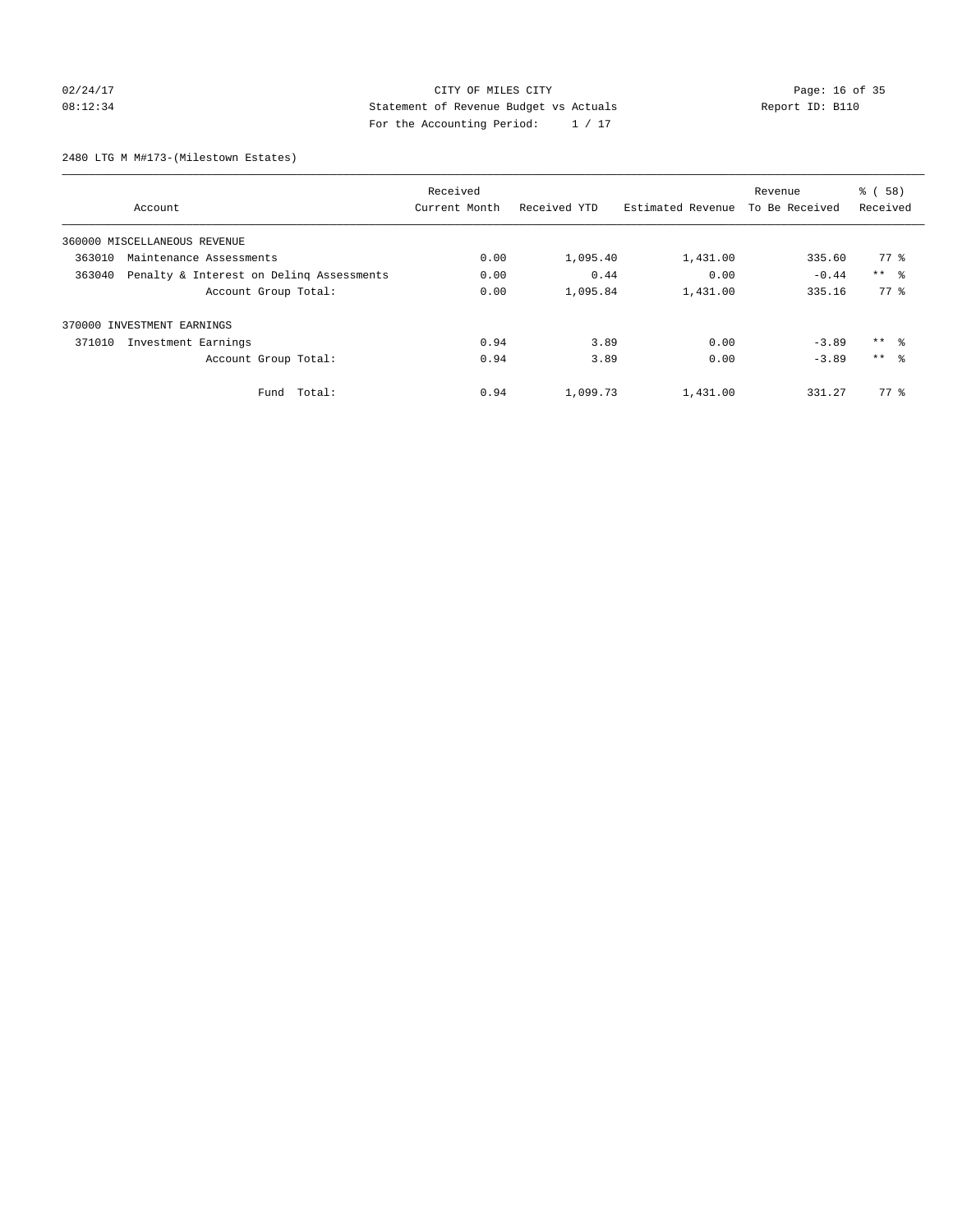## 02/24/17 Page: 17 of 35 08:12:34 Statement of Revenue Budget vs Actuals Report ID: B110 For the Accounting Period: 1 / 17

2510 STR MAINT DIST #204

|        |                                          | Received      |              |                   | Revenue        | % (58)              |
|--------|------------------------------------------|---------------|--------------|-------------------|----------------|---------------------|
|        | Account                                  | Current Month | Received YTD | Estimated Revenue | To Be Received | Received            |
|        | 360000 MISCELLANEOUS REVENUE             |               |              |                   |                |                     |
| 362020 | MISC REVENUE                             | 0.00          | 0.00         | 59,703.00         | 59,703.00      | 0 <sup>8</sup>      |
| 363010 | Maintenance Assessments                  | 6,162.92      | 677,882.28   | 1,365,950.00      | 688,067.72     | 50%                 |
| 363040 | Penalty & Interest on Deling Assessments | 195.30        | 1,257.11     | 1,000.00          | $-257.11$      | $126$ %             |
|        | Account Group Total:                     | 6,358.22      | 679,139.39   | 1,426,653.00      | 747,513.61     | 48 %                |
| 370000 | INVESTMENT EARNINGS                      |               |              |                   |                |                     |
| 371010 | Investment Earnings                      | 354.73        | 1,061.76     | 400.00            | $-661.76$      | $265$ $\frac{6}{3}$ |
|        | Account Group Total:                     | 354.73        | 1,061.76     | 400.00            | $-661.76$      | $265$ $%$           |
|        | 380000 OTHER FINANCING SOURCES           |               |              |                   |                |                     |
| 383000 | Interfund Operating Transfer             | 0.00          | 44,781.00    | 86,220.00         | 41,439.00      | $52$ $%$            |
|        | Account Group Total:                     | 0.00          | 44,781.00    | 86,220.00         | 41,439.00      | $52$ $%$            |
|        | Fund Total:                              | 6,712.95      | 724,982.15   | 1,513,273.00      | 788,290.85     | 48 %                |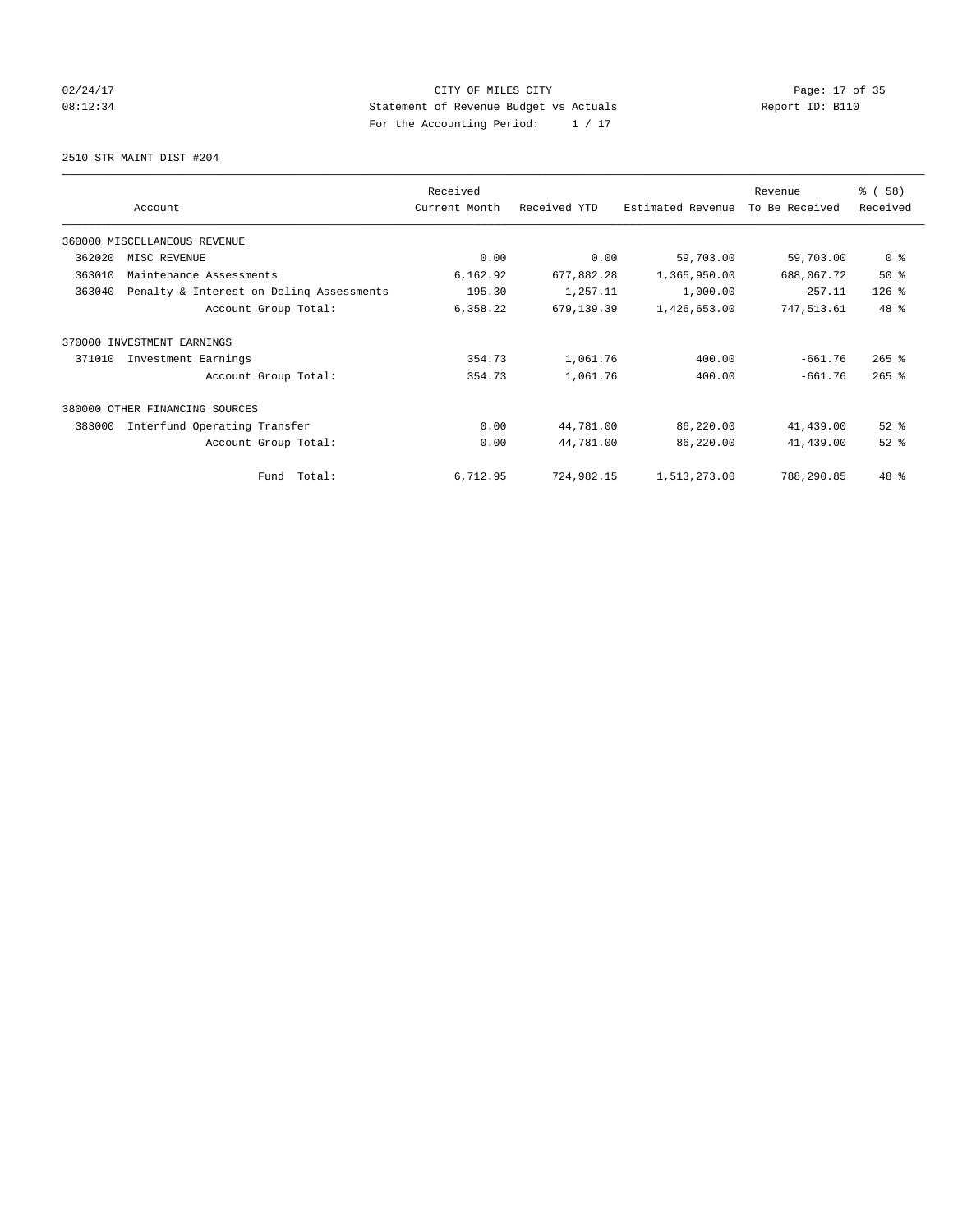## 02/24/17 Page: 18 of 35 08:12:34 Statement of Revenue Budget vs Actuals Report ID: B110 For the Accounting Period: 1 / 17

2520 STR MAINT DIST #205

|                                                    | Received      |              |                   | Revenue        | % (58)    |
|----------------------------------------------------|---------------|--------------|-------------------|----------------|-----------|
| Account                                            | Current Month | Received YTD | Estimated Revenue | To Be Received | Received  |
| 360000 MISCELLANEOUS REVENUE                       |               |              |                   |                |           |
| 363010<br>Maintenance Assessments                  | 2,047.36      | 155,008.90   | 473,419.00        | 318,410.10     | 33%       |
| 363040<br>Penalty & Interest on Deling Assessments | 33.86         | 546.35       | 1,000.00          | 453.65         | 55%       |
| Account Group Total:                               | 2,081.22      | 155, 555.25  | 474,419.00        | 318,863.75     | 33%       |
| 370000 INVESTMENT EARNINGS                         |               |              |                   |                |           |
| 371010<br>Investment Earnings                      | 180.48        | 693.87       | 400.00            | $-293.87$      | $173$ $%$ |
| Account Group Total:                               | 180.48        | 693.87       | 400.00            | $-293.87$      | $173$ $%$ |
| 380000<br>OTHER FINANCING SOURCES                  |               |              |                   |                |           |
| 383000<br>Interfund Operating Transfer             | 0.00          | 44,781.00    | 86,219.00         | 41,438.00      | $52$ $%$  |
| Account Group Total:                               | 0.00          | 44,781.00    | 86,219.00         | 41,438.00      | $52$ $%$  |
| Fund Total:                                        | 2,261.70      | 201,030.12   | 561,038.00        | 360,007.88     | 36%       |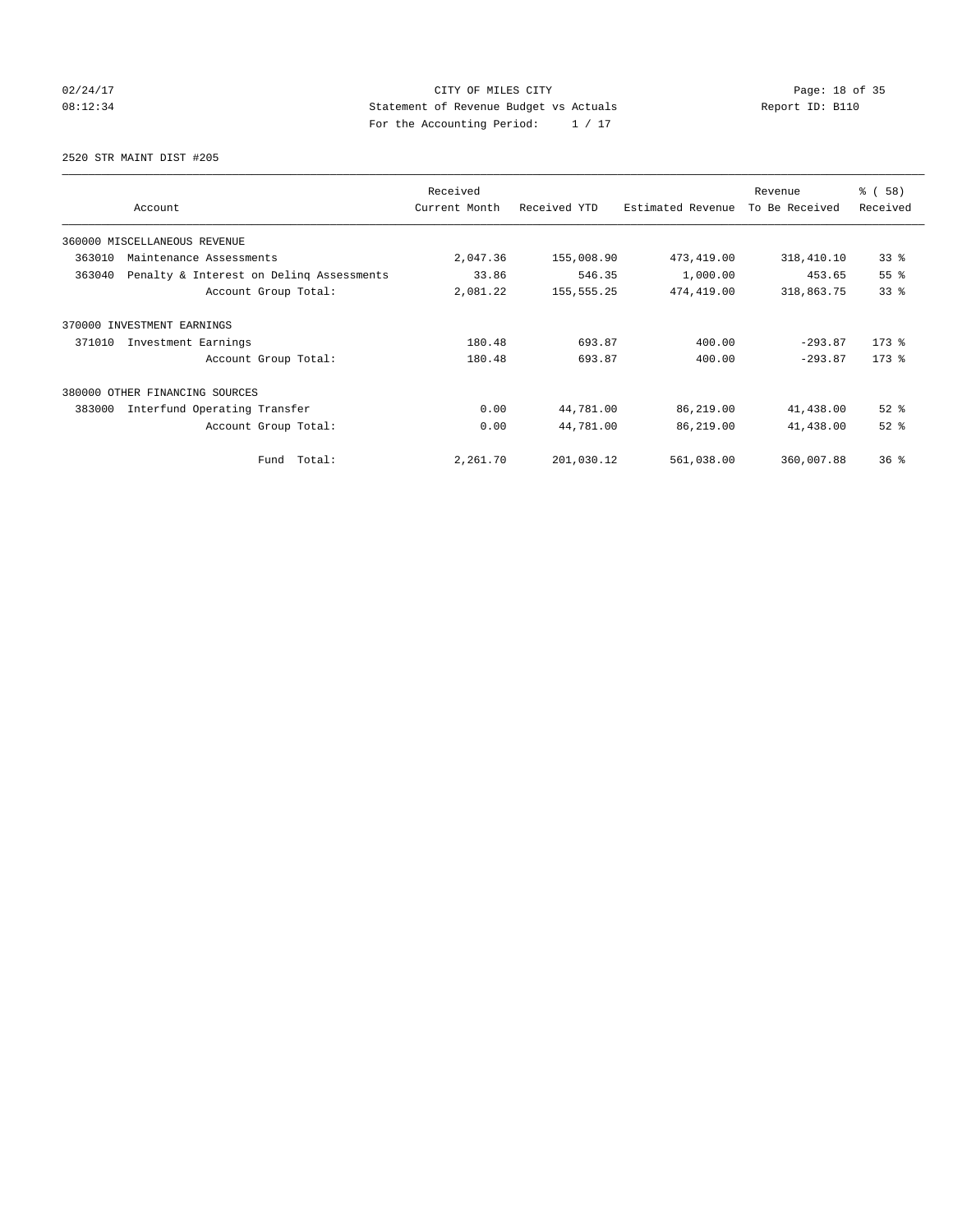## 02/24/17 Page: 19 of 35 08:12:34 Report ID: B110 For the Accounting Period: 1 / 17

2540 STR MAINT DIST#207-(MILESTOWN ESTATES)

|        |                                          | Received      |              |                   | Revenue        | % (58)              |
|--------|------------------------------------------|---------------|--------------|-------------------|----------------|---------------------|
|        | Account                                  | Current Month | Received YTD | Estimated Revenue | To Be Received | Received            |
|        | 360000 MISCELLANEOUS REVENUE             |               |              |                   |                |                     |
| 363010 | Maintenance Assessments                  | 0.00          | 3,941.36     | 5,251.00          | 1,309.64       | 75 %                |
| 363040 | Penalty & Interest on Deling Assessments | 0.00          | 10.95        | 0.00              | $-10.95$       | $***$ $\approx$     |
|        | Account Group Total:                     | 0.00          | 3,952.31     | 5,251.00          | 1,298.69       | 75 %                |
|        | 370000 INVESTMENT EARNINGS               |               |              |                   |                |                     |
| 371010 | Investment Earnings                      | 2.64          | 9.24         | 0.00              | $-9.24$        | $***$ $\frac{6}{3}$ |
|        | Account Group Total:                     | 2.64          | 9.24         | 0.00              | $-9.24$        | $***$ $\approx$     |
|        | Total:<br>Fund                           | 2.64          | 3,961.55     | 5,251.00          | 1,289.45       | 75 %                |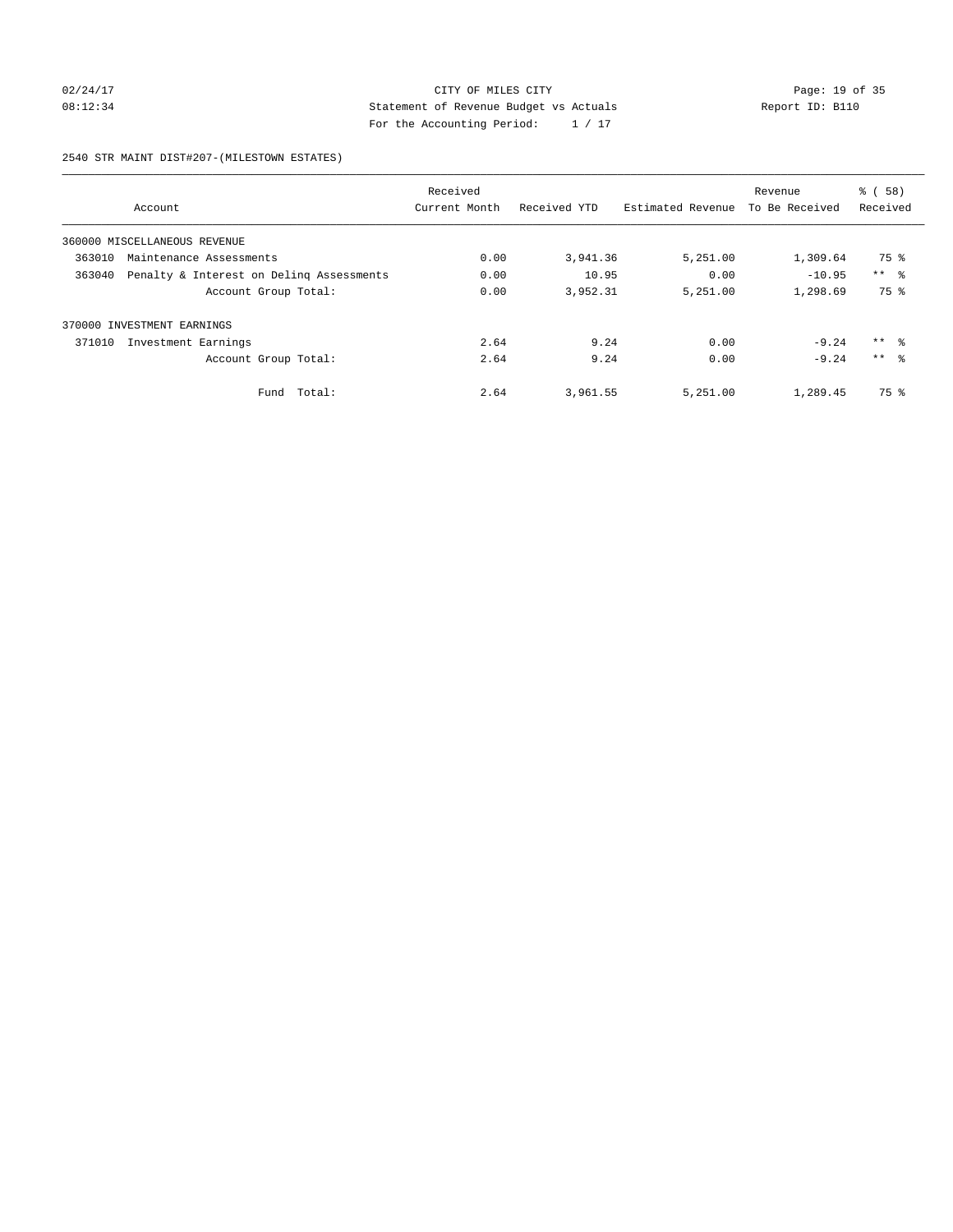## 02/24/17 Page: 20 of 35 08:12:34 Report ID: B110 For the Accounting Period: 1 / 17

### 2701 Fire Grants

| Account                      | Received<br>Current Month | Received YTD | Estimated Revenue | Revenue<br>To Be Received | 8 ( 58 )<br>Received |
|------------------------------|---------------------------|--------------|-------------------|---------------------------|----------------------|
| 360000 MISCELLANEOUS REVENUE |                           |              |                   |                           |                      |
| 365040<br>DONATIONS-FIRE/AMB | 0.00                      | 0.00         | 1,000.00          | 1,000.00                  | 0 %                  |
| Account Group Total:         | 0.00                      | 0.00         | 1,000.00          | 1,000.00                  | 0 <sup>8</sup>       |
| Fund Total:                  | 0.00                      | 0.00         | 1,000.00          | 1,000.00                  | 0 %                  |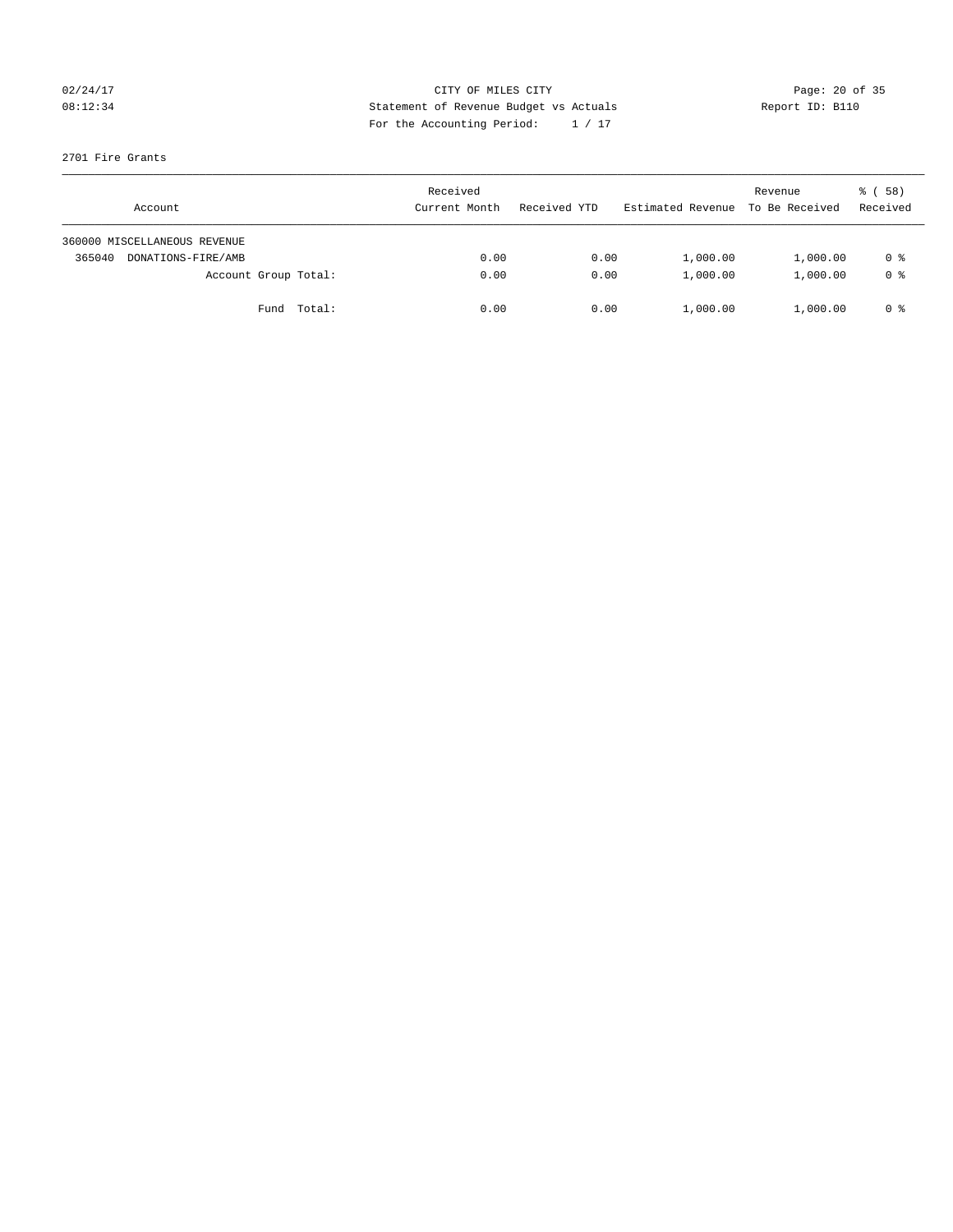## 02/24/17 Page: 21 of 35 08:12:34 Report ID: B110 For the Accounting Period: 1 / 17

2820 GAS TAX

| Account                              | Received<br>Current Month | Received YTD | Estimated Revenue | Revenue<br>To Be Received | 8 ( 58 )<br>Received |
|--------------------------------------|---------------------------|--------------|-------------------|---------------------------|----------------------|
| 330000 INTERGOVERNMENTAL REVENUES    |                           |              |                   |                           |                      |
| Gasoline Tax Apportionment<br>335040 | 14,927.12                 | 104,489.78   | 179,125.00        | 74,635.22                 | 58 <sup>8</sup>      |
| Account Group Total:                 | 14,927.12                 | 104,489.78   | 179,125.00        | 74,635.22                 | 58 <sup>8</sup>      |
| Fund Total:                          | 14,927.12                 | 104,489.78   | 179,125.00        | 74,635.22                 | 58 %                 |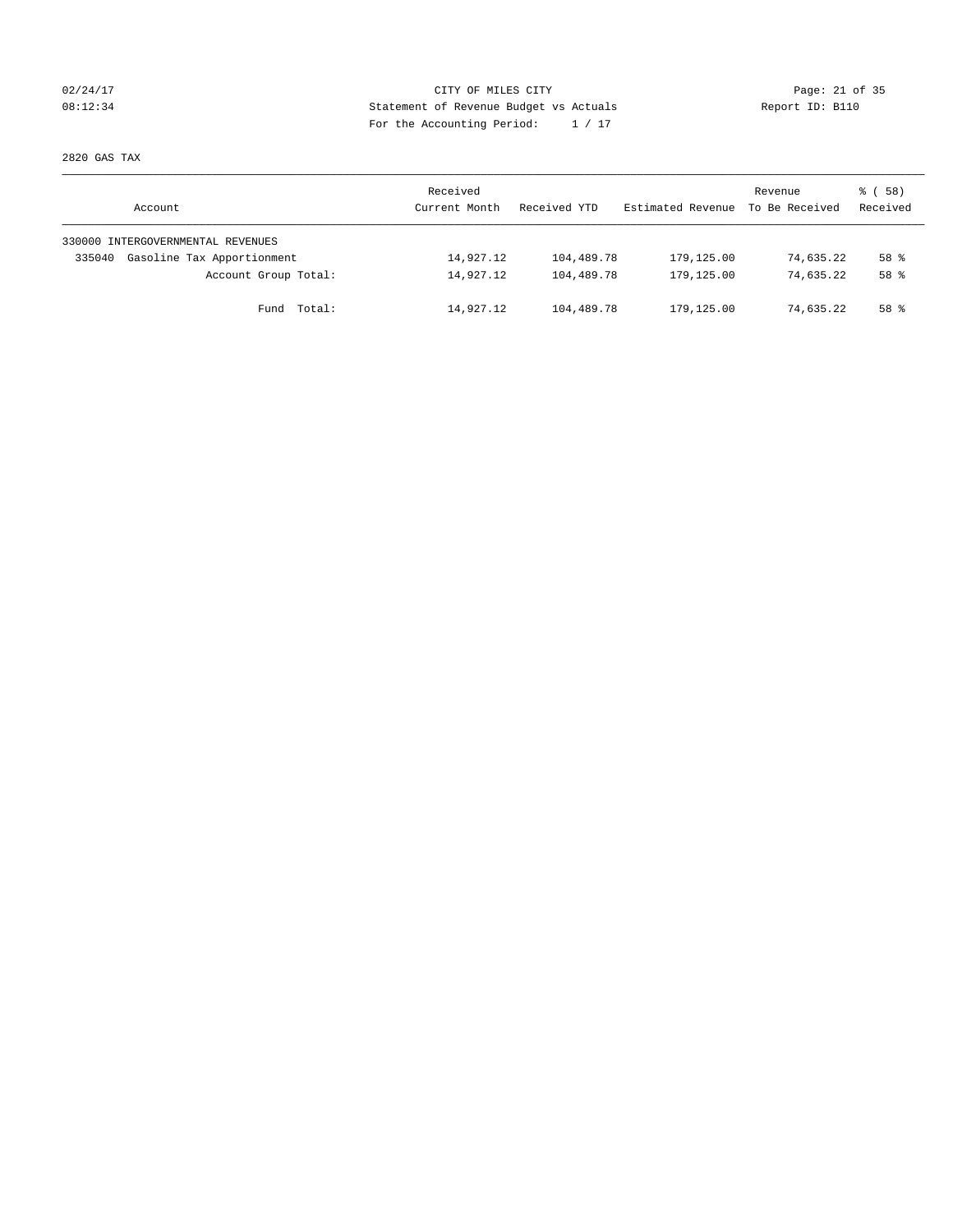## 02/24/17 Page: 22 of 35 08:12:34 Statement of Revenue Budget vs Actuals Report ID: B110 For the Accounting Period: 1 / 17

2850 911 EMERGENCY

|        |                                   |             | Received      |              |                   | Revenue        | % (58)          |
|--------|-----------------------------------|-------------|---------------|--------------|-------------------|----------------|-----------------|
|        | Account                           |             | Current Month | Received YTD | Estimated Revenue | To Be Received | Received        |
|        | 330000 INTERGOVERNMENTAL REVENUES |             |               |              |                   |                |                 |
| 334014 | Homeland Security Grant           |             | 0.00          | 0.00         | 105,000.00        | 105,000.00     | 0 %             |
| 335080 | Basic 911 Funds                   |             | 0.00          | 60,731.42    | 63,000.00         | 2,268.58       | 96 <sup>°</sup> |
| 335081 | Enhanced 911 Funds                |             | 0.00          | 32,087.62    | 63,000.00         | 30,912.38      | $51$ %          |
| 335082 | 911 - WIRELESS FUNDS              |             | 0.00          | 38,857.79    | 75,000.00         | 36, 142. 21    | $52$ $%$        |
|        | Account Group Total:              |             | 0.00          | 131,676.83   | 306,000.00        | 174, 323. 17   | $43$ $%$        |
|        | 370000 INVESTMENT EARNINGS        |             |               |              |                   |                |                 |
| 371010 | Investment Earnings               |             | 83.48         | 527.27       | 200.00            | $-327.27$      | $264$ $%$       |
|        | Account Group Total:              |             | 83.48         | 527.27       | 200.00            | $-327.27$      | $264$ $%$       |
|        |                                   | Fund Total: | 83.48         | 132,204.10   | 306,200.00        | 173,995.90     | $43*$           |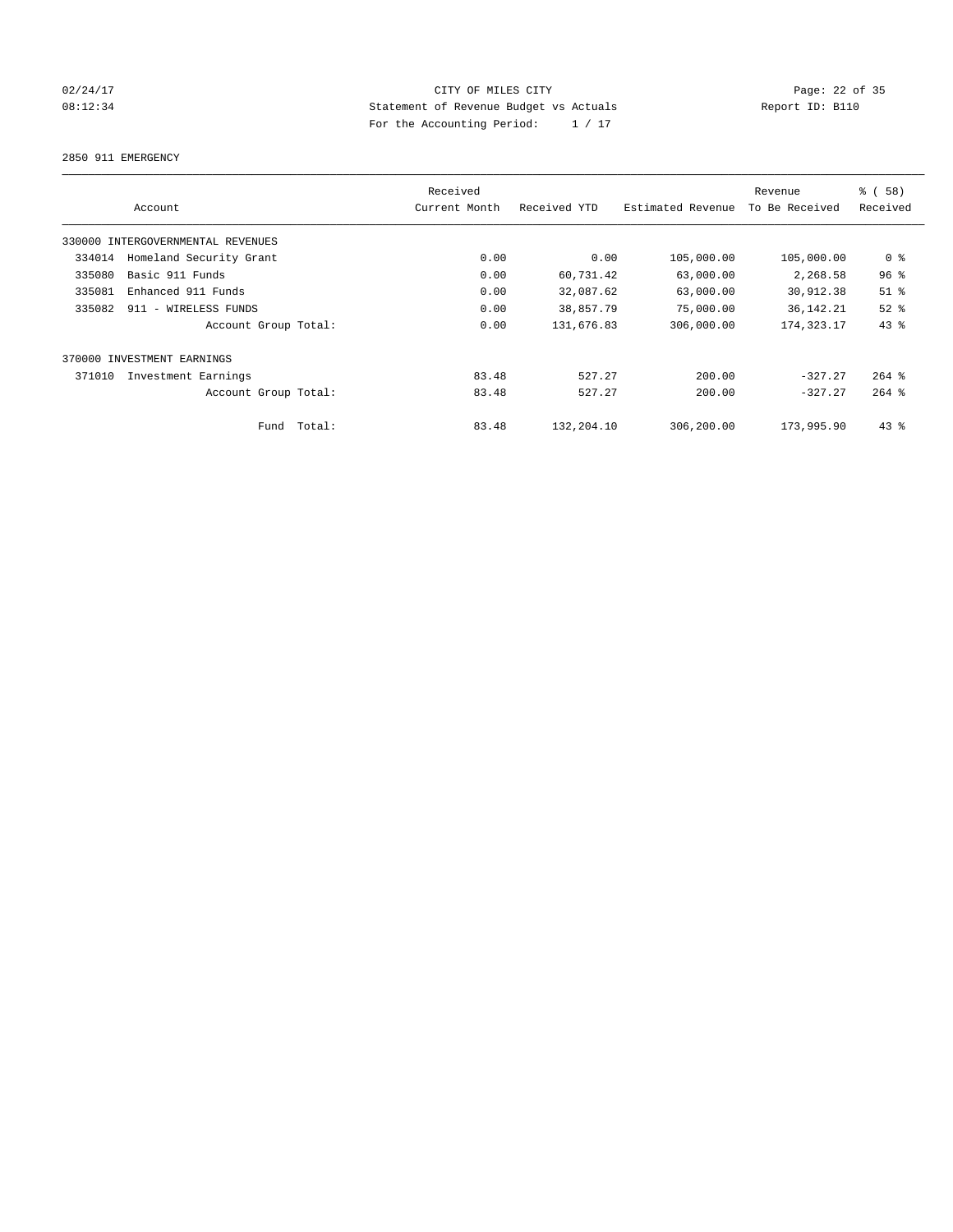## 02/24/17 Page: 23 of 35 08:12:34 Statement of Revenue Budget vs Actuals Report ID: B110 For the Accounting Period: 1 / 17

2880 LIBRARY GRANTS

|        | Account                           | Received<br>Current Month | Received YTD | Estimated Revenue | Revenue<br>To Be Received | % (58)<br>Received |
|--------|-----------------------------------|---------------------------|--------------|-------------------|---------------------------|--------------------|
|        | 330000 INTERGOVERNMENTAL REVENUES |                           |              |                   |                           |                    |
| 334100 | Library - State Aid               | 0.00                      | 5,398.69     | 5,399.00          | 0.31                      | $100*$             |
| 334101 | HB#193-Interlibrary Loan Reimb    | 0.00                      | 0.00         | 5,000.00          | 5,000.00                  | 0 <sup>8</sup>     |
| 334105 | Sagebrush Fed/Coal Sev Tax        | 0.00                      | 4,897.19     | 4,793.00          | $-104.19$                 | $102$ %            |
|        | Account Group Total:              | 0.00                      | 10,295.88    | 15,192.00         | 4,896.12                  | 68 %               |
|        | Fund Total:                       | 0.00                      | 10,295.88    | 15,192.00         | 4,896.12                  | 68 %               |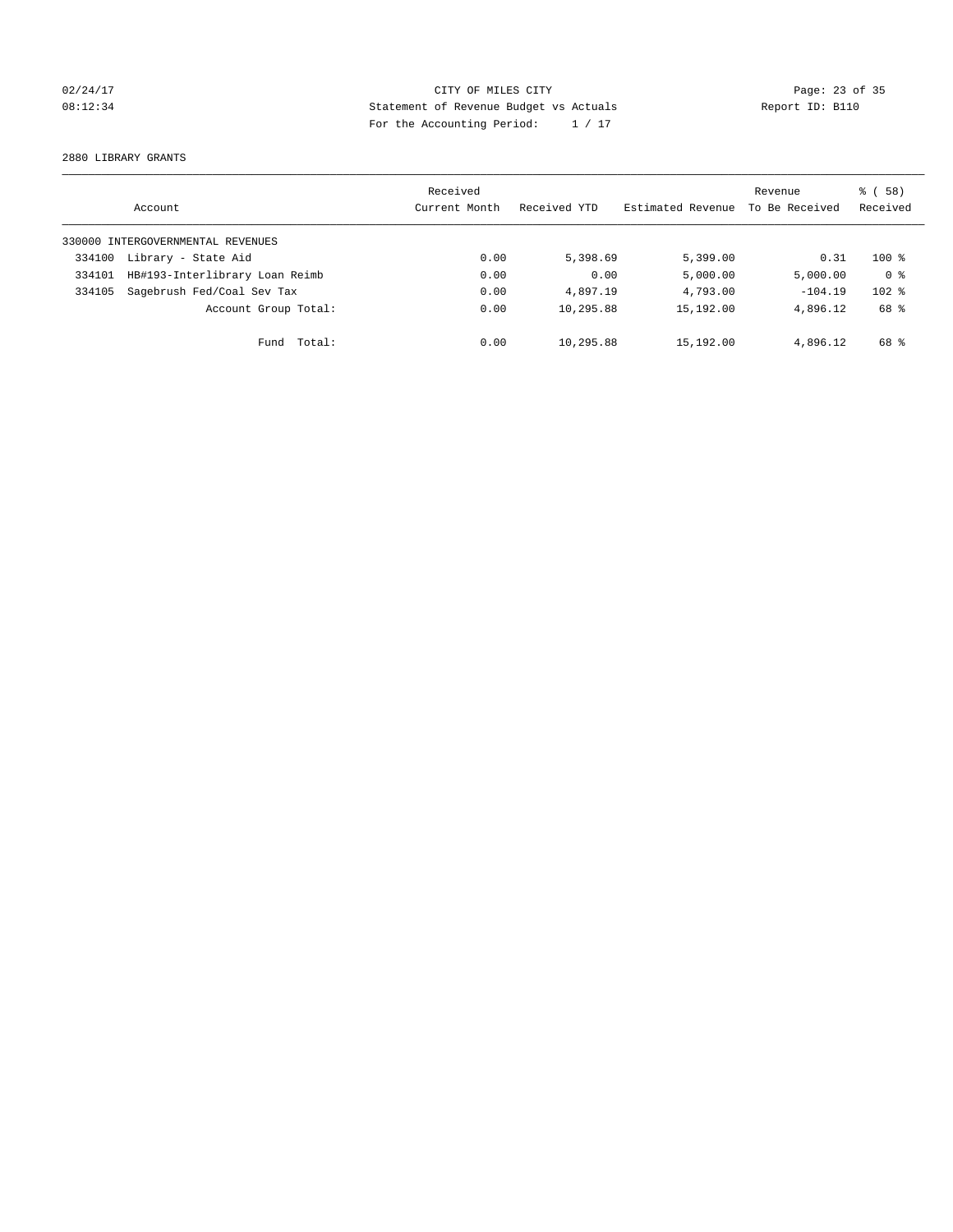## 02/24/17 Page: 24 of 35 08:12:34 Statement of Revenue Budget vs Actuals Report ID: B110 For the Accounting Period: 1 / 17

2935 Historic Preservation

| Account                                | Received<br>Current Month | Received YTD | Estimated Revenue | Revenue<br>To Be Received | % (58)<br>Received |
|----------------------------------------|---------------------------|--------------|-------------------|---------------------------|--------------------|
| 330000 INTERGOVERNMENTAL REVENUES      |                           |              |                   |                           |                    |
| 334000<br>State Grants                 | 2,750.00                  | 2,750.00     | 5,500.00          | 2,750.00                  | $50*$              |
| Account Group Total:                   | 2,750.00                  | 2,750.00     | 5,500.00          | 2,750.00                  | $50*$              |
| 340000 Charges for Services            |                           |              |                   |                           |                    |
| 346080<br>Preservation Service Fees    | 0.00                      | 0.00         | 1,200.00          | 1,200.00                  | 0 <sup>8</sup>     |
| Account Group Total:                   | 0.00                      | 0.00         | 1,200.00          | 1,200.00                  | 0 <sup>8</sup>     |
| 360000 MISCELLANEOUS REVENUE           |                           |              |                   |                           |                    |
| 365000<br>Contributions and Donations  | 0.00                      | 0.00         | 1,000.00          | 1,000.00                  | 0 <sup>8</sup>     |
| Account Group Total:                   | 0.00                      | 0.00         | 1,000.00          | 1,000.00                  | 0 <sup>8</sup>     |
| 380000 OTHER FINANCING SOURCES         |                           |              |                   |                           |                    |
| Interfund Operating Transfer<br>383000 | 0.00                      | 2,200.00     | 2,200.00          | 0.00                      | 100 %              |
| Account Group Total:                   | 0.00                      | 2,200.00     | 2,200.00          | 0.00                      | $100*$             |
| Fund Total:                            | 2,750.00                  | 4,950.00     | 9,900.00          | 4,950.00                  | 50%                |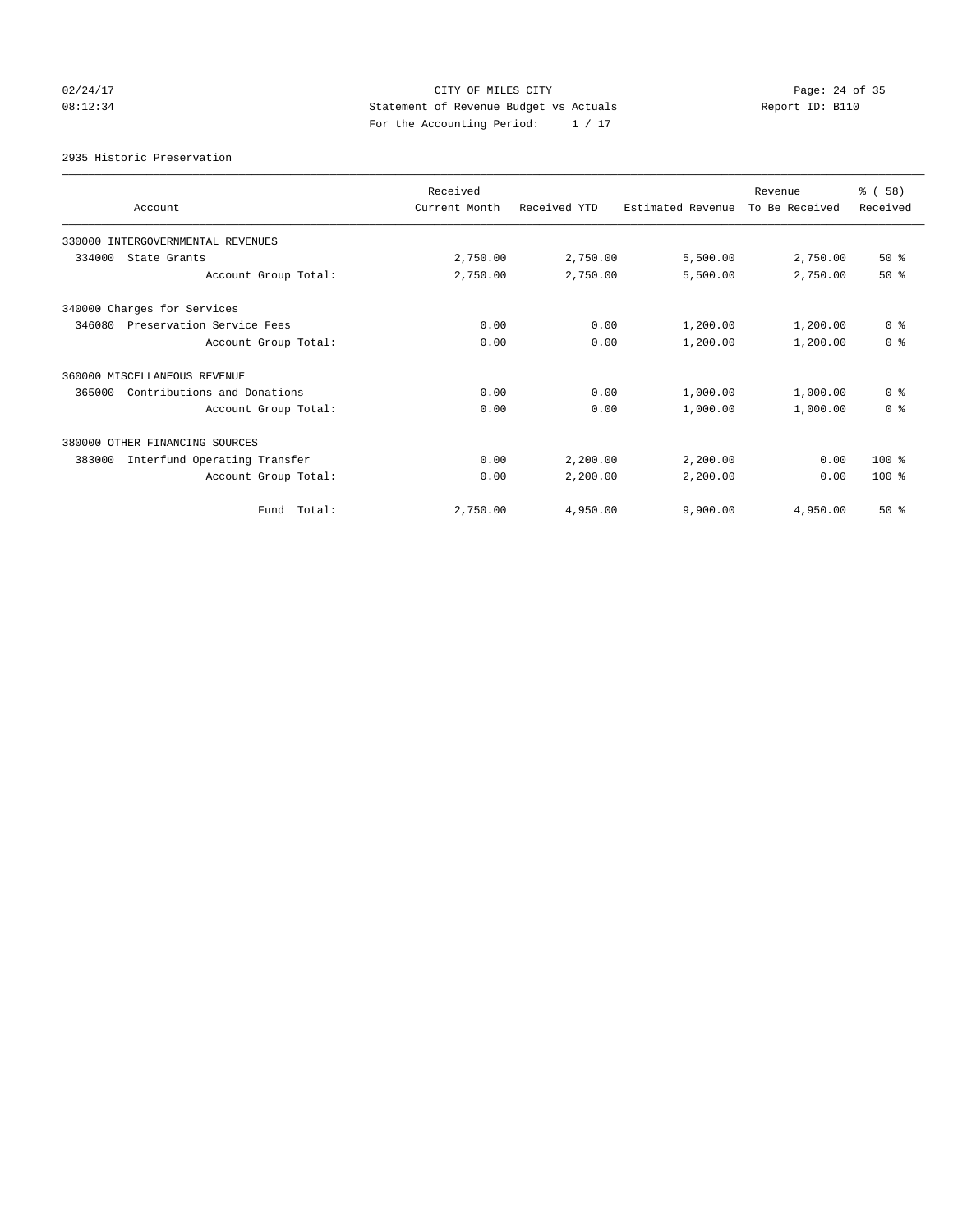## 02/24/17 Page: 25 of 35 08:12:34 Report ID: B110 For the Accounting Period: 1 / 17

2985 RETIRED SENIOR VOLUNTEER PROG (RSVP)

|                                      | Received |               |              | Revenue           | % (58)         |            |
|--------------------------------------|----------|---------------|--------------|-------------------|----------------|------------|
| Account                              |          | Current Month | Received YTD | Estimated Revenue | To Be Received | Received   |
| INTERGOVERNMENTAL REVENUES<br>330000 |          |               |              |                   |                |            |
| RSVP-Fallon/Custer<br>331166         |          | 8,084.18      | 41,200.01    | 82,412.00         | 41,211.99      | $50*$      |
| Account Group Total:                 |          | 8,084.18      | 41,200.01    | 82,412.00         | 41, 211.99     | 50%        |
| 360000 MISCELLANEOUS REVENUE         |          |               |              |                   |                |            |
| 362020<br>MISC REVENUE               |          | 165.00        | 8,876.48     | 13,350.00         | 4,473.52       | 66 %       |
| Account Group Total:                 |          | 165.00        | 8,876.48     | 13,350.00         | 4,473.52       | 66 %       |
| 370000 INVESTMENT EARNINGS           |          |               |              |                   |                |            |
| 371010<br>Investment Earnings        |          | 6.88          | 25.22        | 0.00              | $-25.22$       | $***$ $ -$ |
| Account Group Total:                 |          | 6.88          | 25.22        | 0.00              | $-25.22$       | $***$ $ -$ |
| Fund                                 | Total:   | 8,256.06      | 50,101.71    | 95,762.00         | 45,660.29      | $52$ $%$   |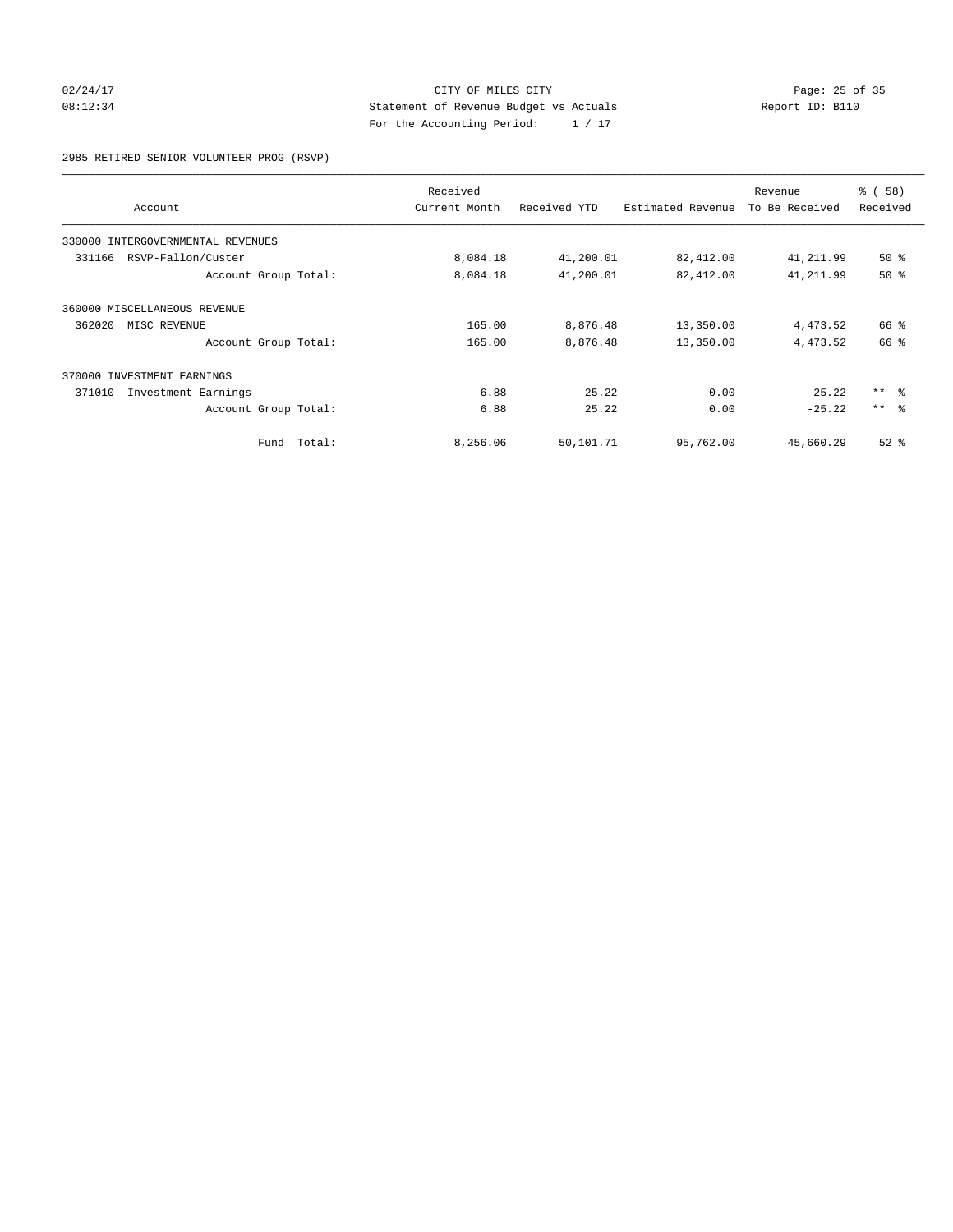## 02/24/17 Page: 26 of 35 08:12:34 Report ID: B110 For the Accounting Period: 1 / 17

### 3400 SID REVOLVING FUND

| Account                                | Received<br>Current Month | Received YTD | Estimated Revenue | Revenue<br>To Be Received | 8 ( 58 )<br>Received |
|----------------------------------------|---------------------------|--------------|-------------------|---------------------------|----------------------|
| 380000 OTHER FINANCING SOURCES         |                           |              |                   |                           |                      |
| Interfund Operating Transfer<br>383000 | 2,985.00                  | 2,985.00     | 0.00              | $-2.985.00$               | $***$ %              |
| Account Group Total:                   | 2,985.00                  | 2,985.00     | 0.00              | $-2.985.00$               | $***$ %              |
| Fund Total:                            | 2,985.00                  | 2,985.00     | 0.00              | $-2.985.00$               | $***$ 2              |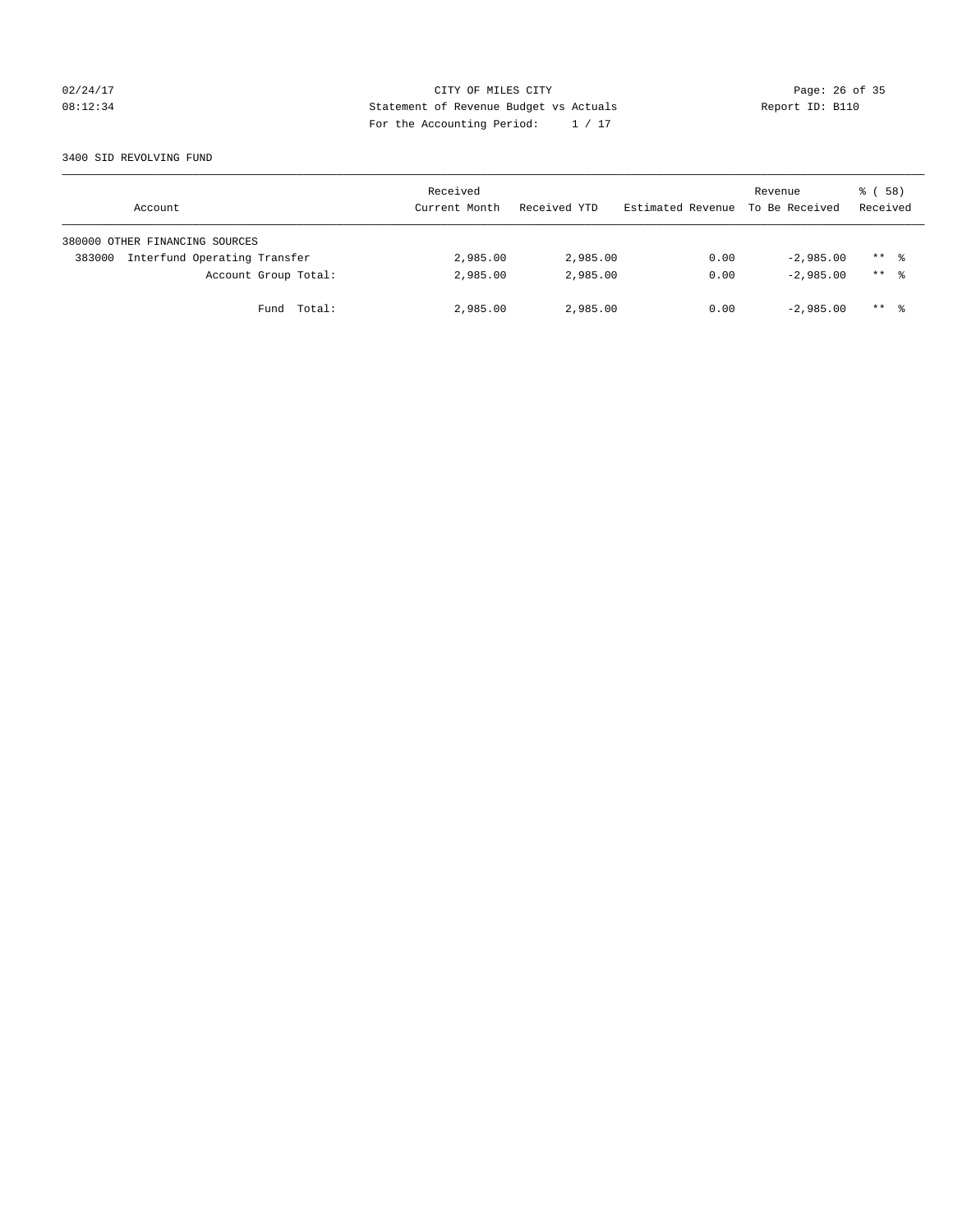## 02/24/17 Page: 27 of 35 08:12:34 Report ID: B110 For the Accounting Period: 1 / 17

3670 SID 211

| Account                                           | Received<br>Current Month | Received YTD | Estimated Revenue To Be Received | Revenue        | 8 ( 58 )<br>Received |
|---------------------------------------------------|---------------------------|--------------|----------------------------------|----------------|----------------------|
| 360000 MISCELLANEOUS REVENUE                      |                           |              |                                  |                |                      |
| Bond Principal and Interest Assessments<br>363020 | 186.62                    | 17,774.52    | 4,551.00                         | $-13, 223, 52$ | $391$ $%$            |
| Account Group Total:                              | 186.62                    | 17,774.52    | 4,551.00                         | $-13, 223, 52$ | $391$ $%$            |
| Fund Total:                                       | 186.62                    | 17,774.52    | 4,551.00                         | $-13, 223.52$  | 391 %                |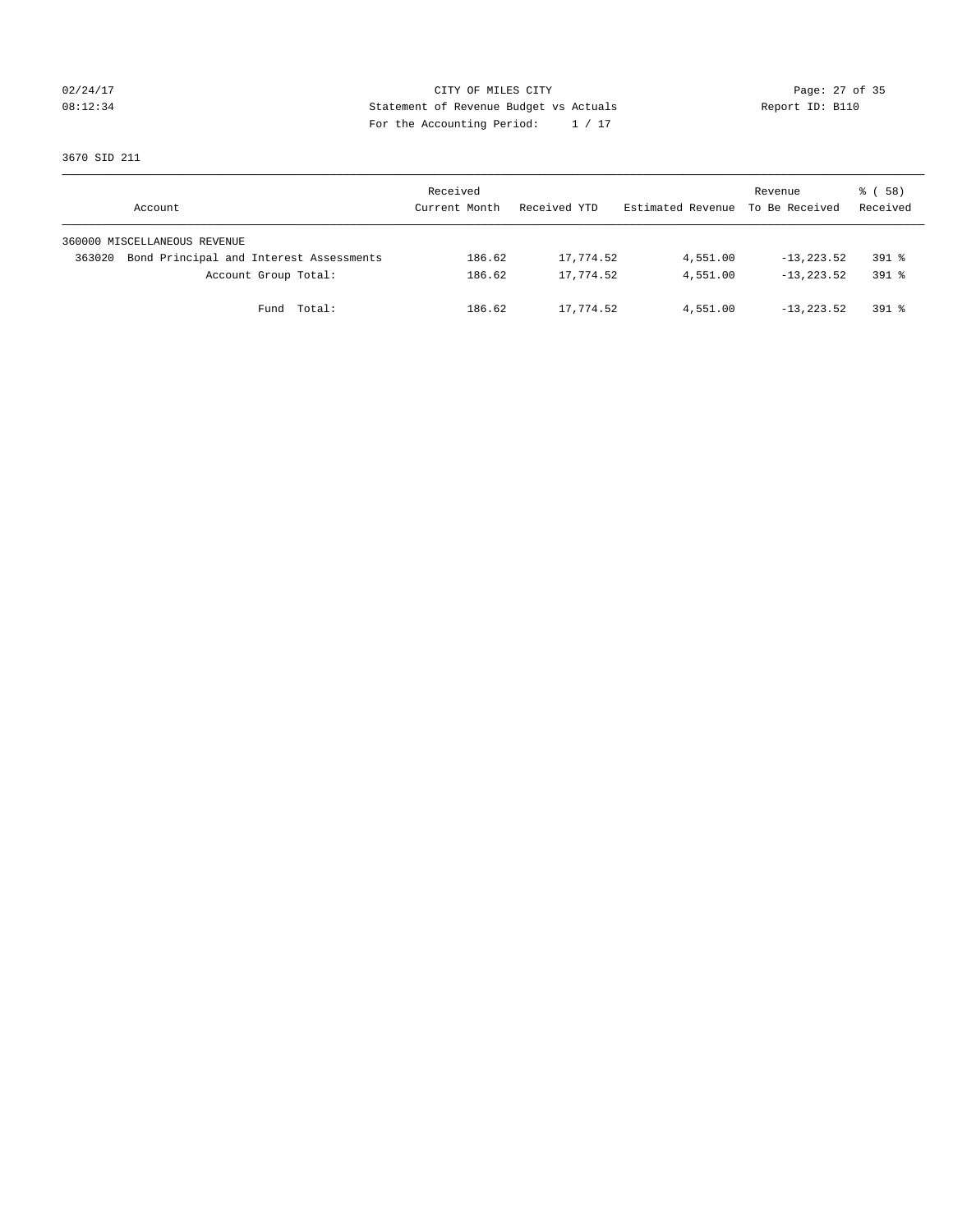## 02/24/17 Page: 28 of 35 08:12:34 Report ID: B110 For the Accounting Period: 1 / 17

4000 General Fund Capitol Improvement Fund

|                                        | Received      |              |                   | Revenue        | % (58)              |
|----------------------------------------|---------------|--------------|-------------------|----------------|---------------------|
| Account                                | Current Month | Received YTD | Estimated Revenue | To Be Received | Received            |
| INVESTMENT EARNINGS<br>370000          |               |              |                   |                |                     |
| 371010<br>Investment Earnings          | 66.13         | 154.23       | 0.00              | $-154.23$      | $***$ $\frac{6}{3}$ |
| Account Group Total:                   | 66.13         | 154.23       | 0.00              | $-154.23$      | $***$ $\approx$     |
| 380000 OTHER FINANCING SOURCES         |               |              |                   |                |                     |
| Interfund Operating Transfer<br>383000 | 0.00          | 77,000.00    | 77,000.00         | 0.00           | $100*$              |
| Account Group Total:                   | 0.00          | 77,000.00    | 77,000.00         | 0.00           | $100*$              |
| Total:<br>Fund                         | 66.13         | 77, 154.23   | 77,000.00         | $-154.23$      | $100*$              |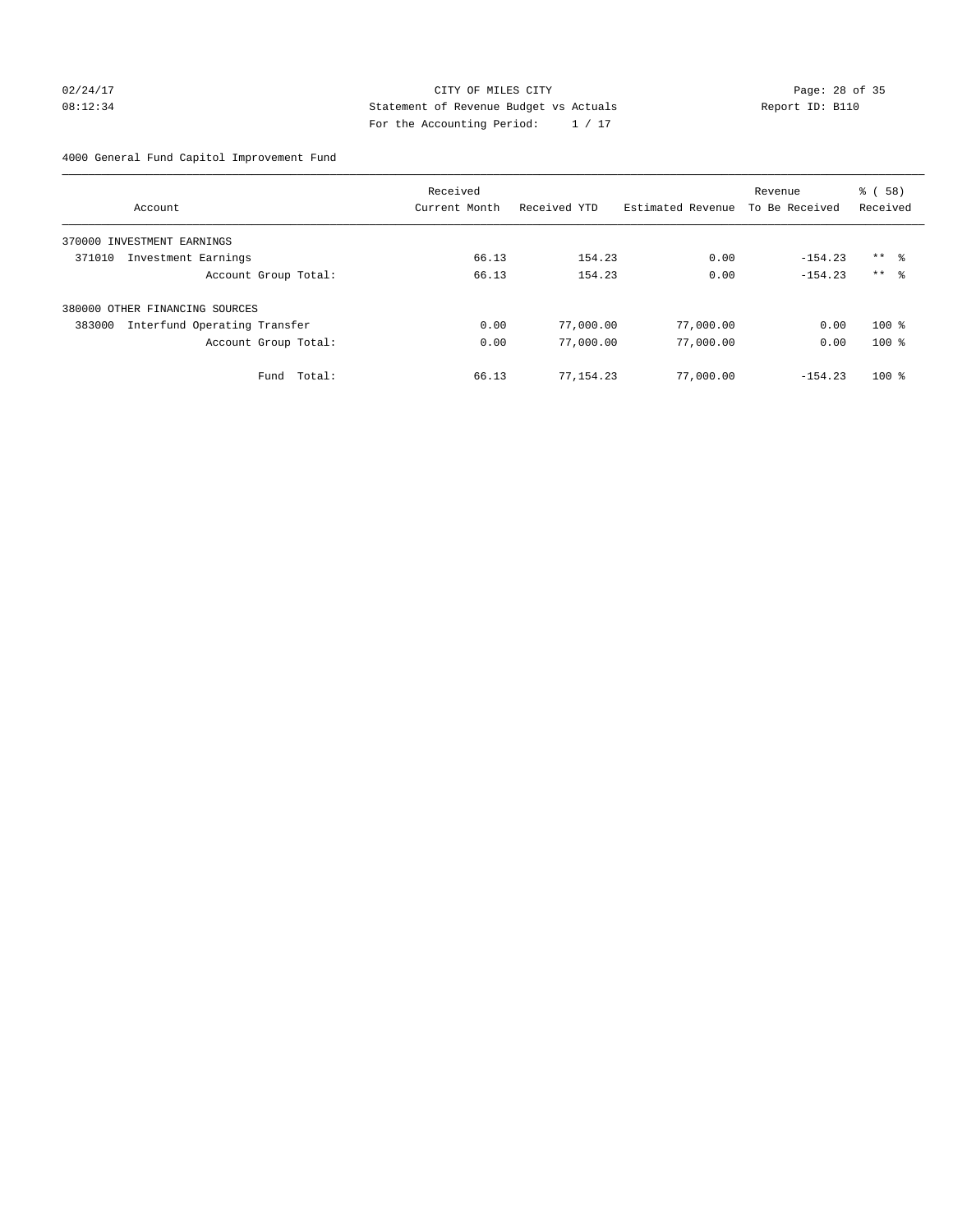## 02/24/17 Page: 29 of 35 08:12:34 Report ID: B110 For the Accounting Period: 1 / 17

4056 Airport- Capital Improvement Plan

|        |                                    | Received      |              |                   | Revenue        | % (58)          |
|--------|------------------------------------|---------------|--------------|-------------------|----------------|-----------------|
|        | Account                            | Current Month | Received YTD | Estimated Revenue | To Be Received | Received        |
|        | 340000 Charges for Services        |               |              |                   |                |                 |
| 343018 | Sale of Street & Roadway Materials | 0.00          | 0.00         | 1,000.00          | 1,000.00       | 0 <sup>8</sup>  |
| 343065 | Building Rentals                   | 0.00          | 0.00         | 10,200.00         | 10,200.00      | 0 <sup>8</sup>  |
| 343067 | Other - Miscellaneous              | 0.00          | 8,029.12     | 0.00              | $-8,029.12$    | $***$ $\approx$ |
| 343069 | Ag Contract                        | 0.00          | $-250.00$    | 1,000.00          | 1,250.00       | $-25$ $%$       |
|        | Account Group Total:               | 0.00          | 7,779.12     | 12,200.00         | 4,420.88       | 64 %            |
|        | 360000 MISCELLANEOUS REVENUE       |               |              |                   |                |                 |
| 361010 | Land Rental                        | 0.00          | 2,560.00     | 50,000.00         | 47,440.00      | 5 <sup>8</sup>  |
|        | Account Group Total:               | 0.00          | 2,560.00     | 50,000.00         | 47,440.00      | 5 <sup>8</sup>  |
|        | Total:<br>Fund                     | 0.00          | 10,339.12    | 62,200.00         | 51,860.88      | $17*$           |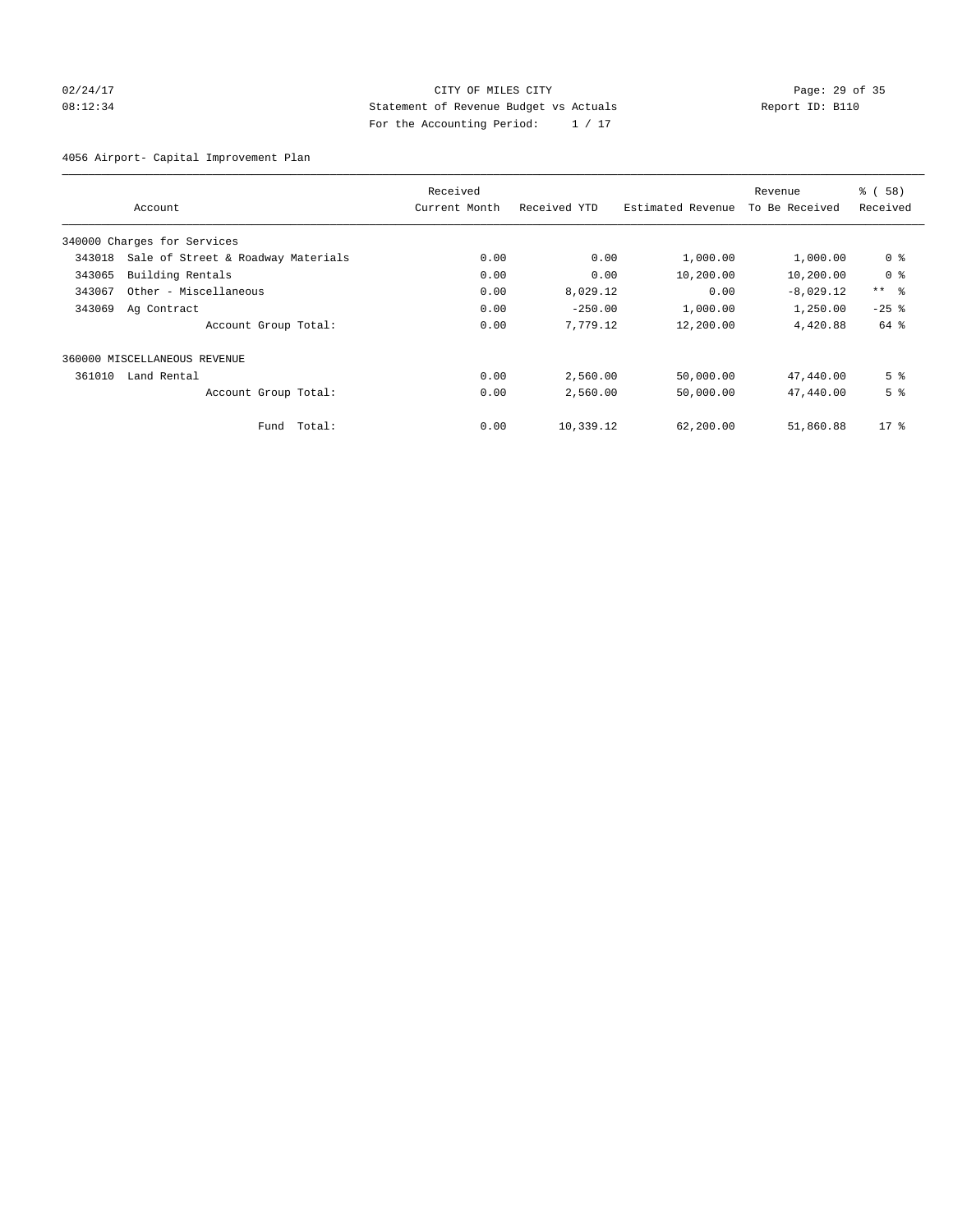02/24/17 Page: 30 of 35 08:12:34 Report ID: B110 For the Accounting Period: 1 / 17

4060 CAPITAL IMPROV-PUBLIC WORKS

|        |                                    | Received      |              |                   | Revenue        | % (58)          |
|--------|------------------------------------|---------------|--------------|-------------------|----------------|-----------------|
|        | Account                            | Current Month | Received YTD | Estimated Revenue | To Be Received | Received        |
|        | 320000 LICENSES AND PERMITS        |               |              |                   |                |                 |
| 323040 | Other Miscellaneous Permits        | 400.00        | 2,000.00     | 3,000.00          | 1,000.00       | 67 %            |
|        | Account Group Total:               | 400.00        | 2,000.00     | 3,000.00          | 1,000.00       | 67 <sup>8</sup> |
|        | 340000 Charges for Services        |               |              |                   |                |                 |
| 343014 | Street Cleaning                    | 0.00          | 1,140.00     | 8,490.00          | 7,350.00       | $13*$           |
| 343016 | Prkg Vio/Off Str-Impnd Fees        | 10.00         | 600.00       | 500.00            | $-100.00$      | $120*$          |
| 343018 | Sale of Street & Roadway Materials | 0.00          | 2,694.00     | 1,000.00          | $-1,694.00$    | $269$ $%$       |
|        | Account Group Total:               | 10.00         | 4,434.00     | 9,990.00          | 5,556.00       | 44 %            |
|        | 370000 INVESTMENT EARNINGS         |               |              |                   |                |                 |
| 371010 | Investment Earnings                | 179.34        | 735.85       | 0.00              | $-735.85$      | $***$ $\approx$ |
|        | Account Group Total:               | 179.34        | 735.85       | 0.00              | $-735.85$      | $***$ $\approx$ |
|        | 380000 OTHER FINANCING SOURCES     |               |              |                   |                |                 |
| 383000 | Interfund Operating Transfer       | 0.00          | 75,000.00    | 139,897.00        | 64,897.00      | 54 %            |
|        | Account Group Total:               | 0.00          | 75,000.00    | 139,897.00        | 64,897.00      | 54 %            |
|        | Total:<br>Fund                     | 589.34        | 82,169.85    | 152,887.00        | 70, 717.15     | $54$ $%$        |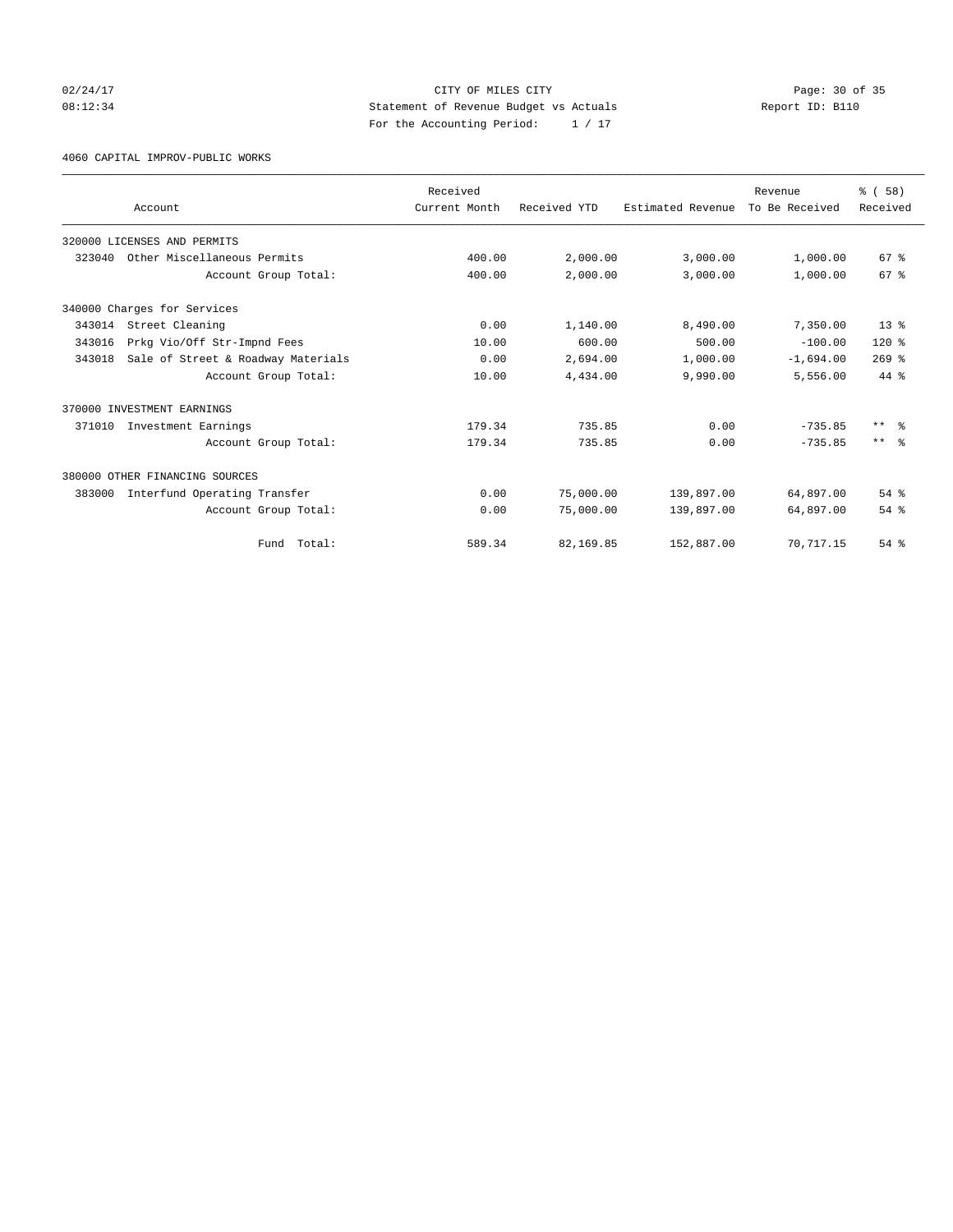# 02/24/17 Page: 31 of 35 08:12:34 Report ID: B110 For the Accounting Period: 1 / 17

## 5210 WATER UTILITY

|        |                                     | Received      |              |                   | Revenue        | % (58)          |
|--------|-------------------------------------|---------------|--------------|-------------------|----------------|-----------------|
|        | Account                             | Current Month | Received YTD | Estimated Revenue | To Be Received | Received        |
|        | 340000 Charges for Services         |               |              |                   |                |                 |
| 343021 | Metered Water Sales                 | 131,718.97    | 1,277,326.21 | 1,843,758.00      | 566, 431.79    | 69 %            |
| 343022 | Unmetered Water Sales/Chrgoffs      | 0.00          | 310.01       | 1,600.00          | 1,289.99       | 19 <sup>°</sup> |
| 343023 | Bulk Water Sales                    | 0.00          | 6,162.68     | 6,000.00          | $-162.68$      | 103 %           |
| 343024 | Sales of Water Materials & Supplies | 0.00          | 260.00       | 0.00              | $-260.00$      | $***$ $ -$      |
| 343025 | Hookup Fee                          | $-4,920.00$   | 7,920.00     | 8,000.00          | 80.00          | 99 <sup>8</sup> |
| 343026 | Water Install/Tap Chrgs/Labor       | $-408.86$     | 14,642.87    | 4,000.00          | $-10,642.87$   | $366$ $%$       |
| 343027 | Chq for Wtr Dept. Serv              | 7,710.00      | 11,525.00    | 0.00              | $-11,525.00$   | $***$ $ -$      |
| 343029 | Curb Stop Replacement Fee           | 3,585.00      | 25,442.00    | 42,500.00         | 17,058.00      | 60 %            |
|        | Account Group Total:                | 137,685.11    | 1,343,588.77 | 1,905,858.00      | 562, 269.23    | 70 %            |
|        | 360000 MISCELLANEOUS REVENUE        |               |              |                   |                |                 |
| 362020 | MISC REVENUE                        | 0.00          | 60.00        | 1,000.00          | 940.00         | 6 %             |
|        | Account Group Total:                | 0.00          | 60.00        | 1,000.00          | 940.00         | 6 %             |
|        | 370000 INVESTMENT EARNINGS          |               |              |                   |                |                 |
| 371010 | Investment Earnings                 | 2,981.54      | 15,292.20    | 6,000.00          | $-9, 292.20$   | $255$ %         |
|        | Account Group Total:                | 2,981.54      | 15,292.20    | 6,000.00          | $-9, 292.20$   | $255$ $%$       |
|        | Fund Total:                         | 140,666.65    | 1,358,940.97 | 1,912,858.00      | 553, 917.03    | 71 %            |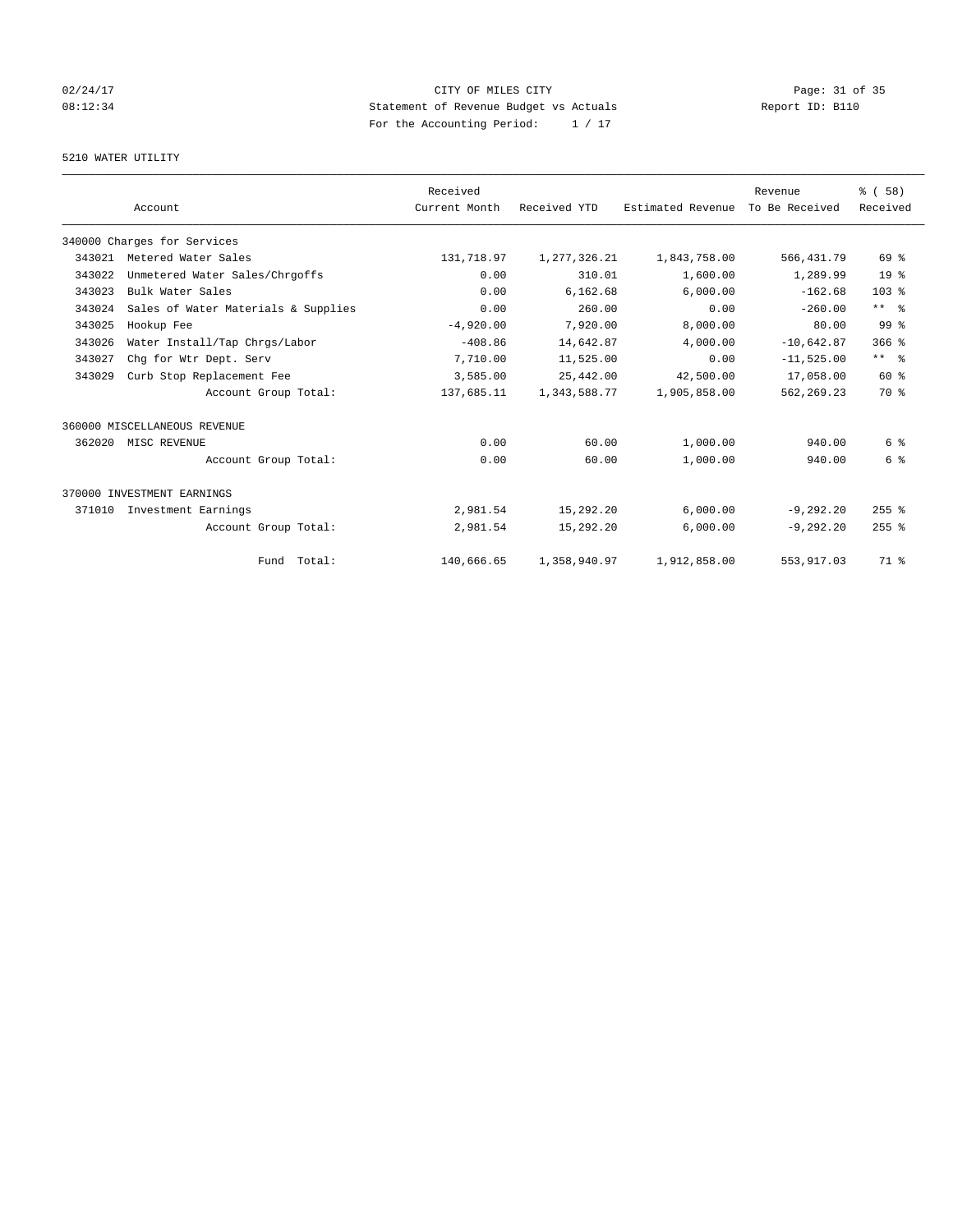## 02/24/17 Page: 32 of 35 08:12:34 Statement of Revenue Budget vs Actuals Report ID: B110 For the Accounting Period: 1 / 17

# 5310 SEWER UTILITY

|        |                                         | Received      |              |                   | Revenue        | % (58)          |
|--------|-----------------------------------------|---------------|--------------|-------------------|----------------|-----------------|
|        | Account                                 | Current Month | Received YTD | Estimated Revenue | To Be Received | Received        |
|        | 330000 INTERGOVERNMENTAL REVENUES       |               |              |                   |                |                 |
| 331991 | Federal Stimulus                        | 0.00          | 400,000.00   | 0.00              | $-400,000.00$  | $***$ $ -$      |
| 334120 | TSEP Grant                              | 0.00          | 340,000.00   | 500,000.00        | 160,000.00     | 68 %            |
| 334121 | DNRC GRANTS                             | 0.00          | 0.00         | 50,000.00         | 50,000.00      | 0 <sup>8</sup>  |
| 334122 | Renewable Resource Grant                | 0.00          | 0.00         | 50,000.00         | 50,000.00      | 0 <sup>8</sup>  |
|        | Account Group Total:                    | 0.00          | 740,000.00   | 600,000.00        | $-140,000.00$  | $123$ $%$       |
|        | 340000 Charges for Services             |               |              |                   |                |                 |
|        | 343031 Sewer Service Charges            | 165,109.59    | 1,154,201.84 | 2,038,010.00      | 883,808.16     | 57%             |
| 343032 | Sewer Installation Charges/Chrgoffs     | 0.00          | 177.28       | 1,000.00          | 822.72         | 18 %            |
| 343033 | Hookup Fee                              | $-360.00$     | 1,560.00     | 4,000.00          | 2,440.00       | 39 <sup>8</sup> |
| 343034 | Treatment Facilities Fees               | 70.00         | 1,140.00     | 2,000.00          | 860.00         | 57 <sup>8</sup> |
| 343036 | Miscellaneous Sewer Revenue (Labor)     | 0.00          | 2,670.00     | 1,000.00          | $-1,670.00$    | $267$ $%$       |
| 343037 | Baker Road Etc.                         | 1,012.69      | 6,957.52     | 6, 200.00         | $-757.52$      | 112.8           |
|        | Account Group Total:                    | 165,832.28    | 1,166,706.64 | 2,052,210.00      | 885,503.36     | 57%             |
|        | 360000 MISCELLANEOUS REVENUE            |               |              |                   |                |                 |
| 361010 | Land Rental                             | 0.00          | 75.90        | 1,600.00          | 1,524.10       | 5 <sup>8</sup>  |
| 362020 | MISC REVENUE                            | 0.00          | 0.00         | 3,000.00          | 3,000.00       | 0 <sup>8</sup>  |
|        | Account Group Total:                    | 0.00          | 75.90        | 4,600.00          | 4,524.10       | 2 <sup>8</sup>  |
|        | 370000 INVESTMENT EARNINGS              |               |              |                   |                |                 |
|        | 371010 Investment Earnings              | 496.22        | 2,346.48     | 500.00            | $-1,846.48$    | $469$ $%$       |
|        | Account Group Total:                    | 496.22        | 2.346.48     | 500.00            | $-1,846.48$    | $469$ $%$       |
|        | 380000 OTHER FINANCING SOURCES          |               |              |                   |                |                 |
|        | 381070 Proceeds/Loans/Intercap 016-2015 | 0.00          | 429,657.00   | 6, 200, 000.00    | 5,770,343.00   | 7 %             |
|        | Account Group Total:                    | 0.00          | 429,657.00   | 6,200,000.00      | 5,770,343.00   | 7 %             |
|        | Fund Total:                             | 166, 328.50   | 2,338,786.02 | 8,857,310.00      | 6,518,523.98   | $26$ $%$        |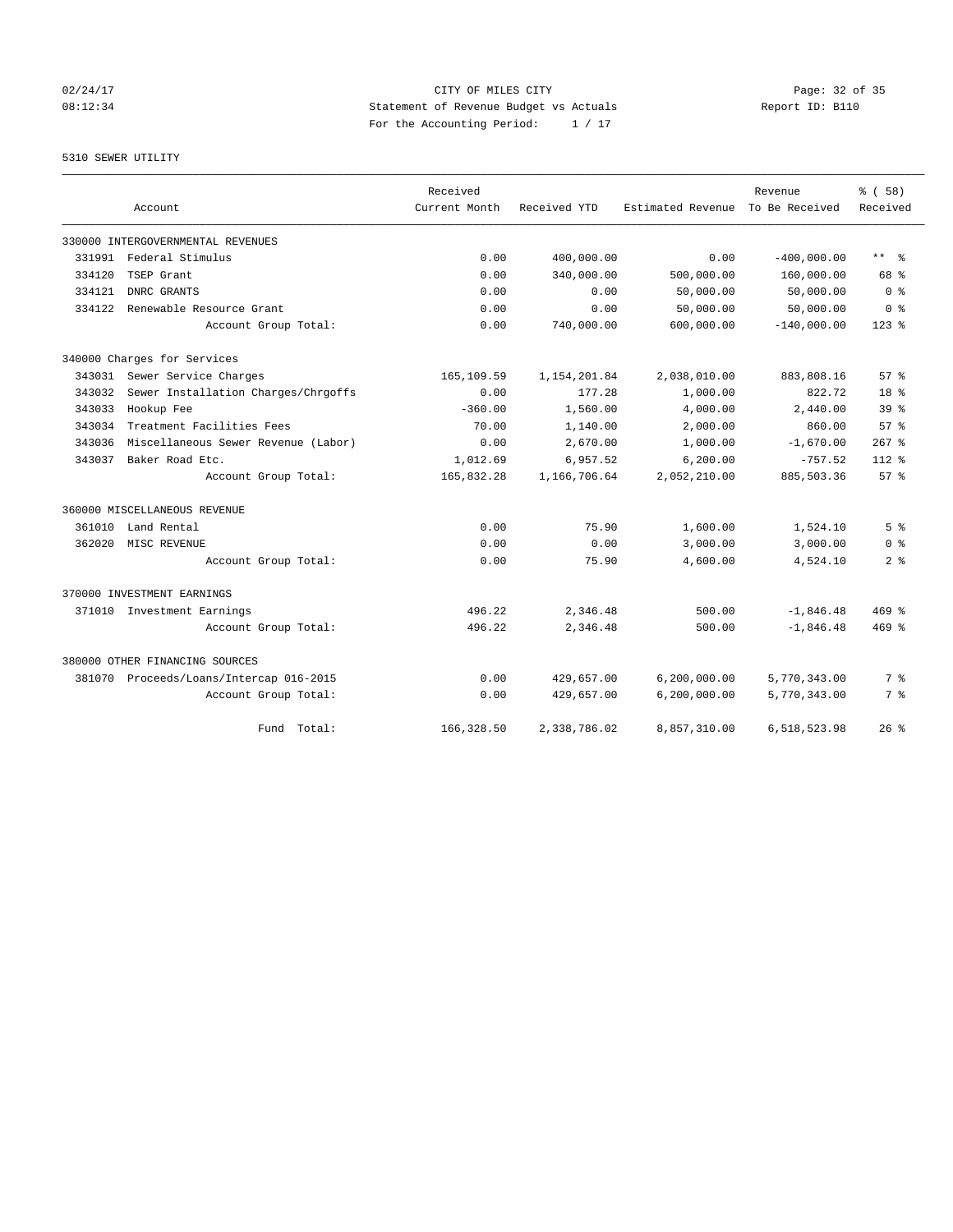## 02/24/17 Page: 33 of 35 08:12:34 Statement of Revenue Budget vs Actuals Report ID: B110 For the Accounting Period: 1 / 17

5510 AMBULANCE FUND

|              |                                            | Received      |              |                   | Revenue        | % (58)           |
|--------------|--------------------------------------------|---------------|--------------|-------------------|----------------|------------------|
|              | Account                                    | Current Month | Received YTD | Estimated Revenue | To Be Received | Received         |
| 310000 TAXES |                                            |               |              |                   |                |                  |
| 311010       | Real Property Taxes                        | 31.34         | 4,813.40     | 8,366.00          | 3,552.60       | 58 %             |
| 311020       | Personal Property Taxes                    | 0.25          | 12.94        | 273.00            | 260.06         | 5 <sup>8</sup>   |
| 312000       | Penalty & Interest on Delinquent Taxes     | 0.79          | 6.24         | 30.00             | 23.76          | $21$ $%$         |
|              | Account Group Total:                       | 32.38         | 4,832.58     | 8,669.00          | 3,836.42       | 56 <sup>8</sup>  |
|              | 330000 INTERGOVERNMENTAL REVENUES          |               |              |                   |                |                  |
|              | 331040 Medicaid Supplemental Program-State | 0.00          | 12,591.28    | 6,398.00          | $-6, 193.28$   | 197 <sub>8</sub> |
|              | Account Group Total:                       | 0.00          | 12,591.28    | 6,398.00          | $-6, 193.28$   | 197 <sub>8</sub> |
|              | 340000 Charges for Services                |               |              |                   |                |                  |
| 341075       | Serv/Cnty-Interlocal Agmt                  | 0.00          | 877.50       | 72,000.00         | 71,122.50      | 1 <sup>8</sup>   |
| 342026       | Ambulance Charges                          | 68,530.99     | 405, 326.34  | 830,000.00        | 424,673.66     | $49*$            |
| 342027       | Ambulance Standby                          | 0.00          | 1,645.00     | 5.000.00          | 3,355.00       | 33 <sup>8</sup>  |
|              | Account Group Total:                       | 68,530.99     | 407,848.84   | 907,000.00        | 499, 151. 16   | 45%              |
|              | 360000 MISCELLANEOUS REVENUE               |               |              |                   |                |                  |
| 362020       | MISC REVENUE                               | 0.00          | 50.00        | 0.00              | $-50.00$       | $***$ $ -$       |
| 366010       | Misc- From Charge off Accts                | 0.00          | 2,570.27     | 2,500.00          | $-70.27$       | 103 <sub>8</sub> |
|              | Account Group Total:                       | 0.00          | 2,620.27     | 2,500.00          | $-120.27$      | 105 <sub>8</sub> |
|              | 380000 OTHER FINANCING SOURCES             |               |              |                   |                |                  |
| 381070       | Proceeds/Loans/Intercap 016-2015           | 0.00          | 0.00         | 230,000.00        | 230,000.00     | 0 <sup>8</sup>   |
|              | Account Group Total:                       | 0.00          | 0.00         | 230,000.00        | 230,000.00     | 0 <sup>8</sup>   |
|              | Fund Total:                                | 68,563.37     | 427,892.97   | 1,154,567.00      | 726,674.03     | 37 <sup>8</sup>  |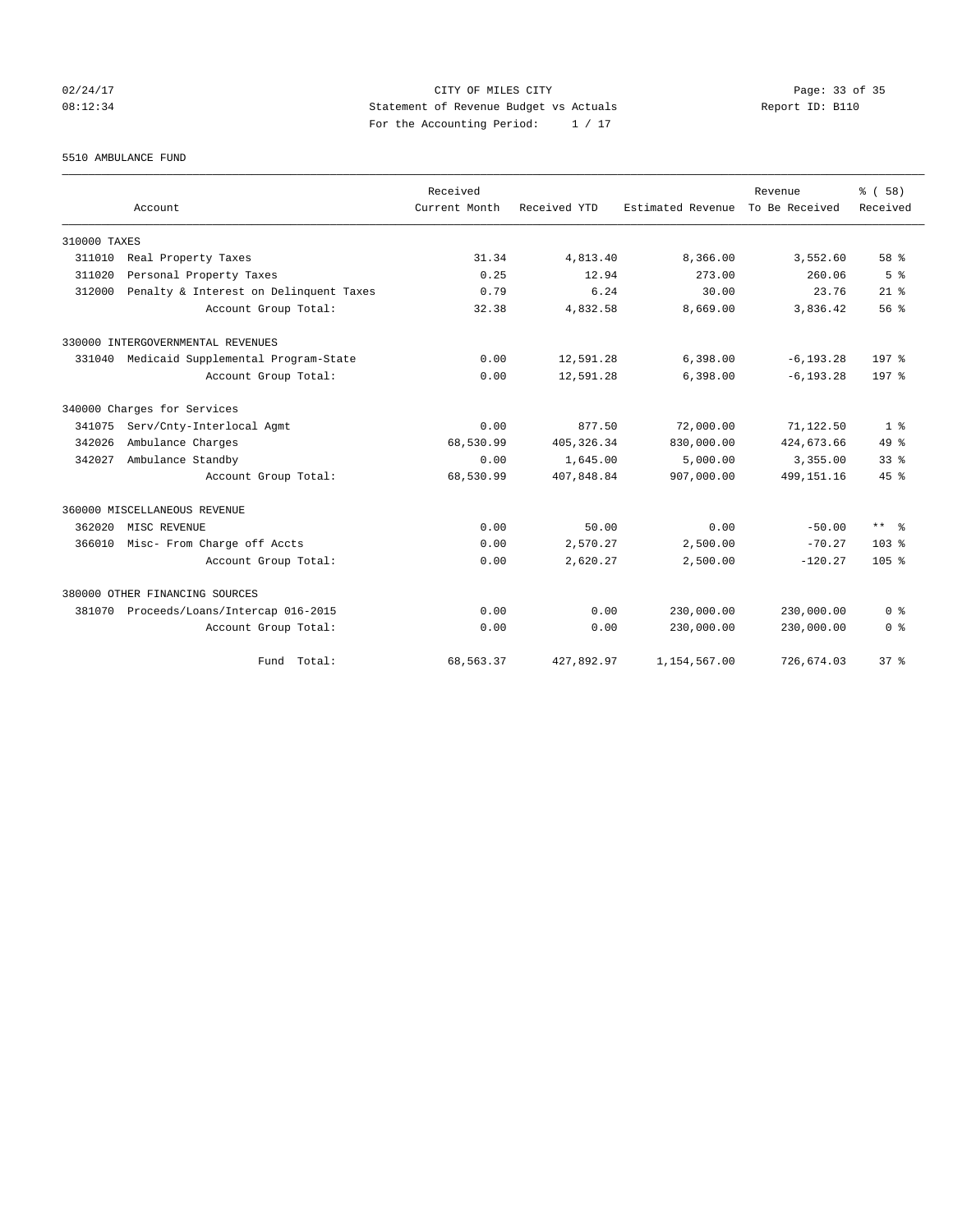02/24/17 Page: 34 of 35 08:12:34 Statement of Revenue Budget vs Actuals Report ID: B110 For the Accounting Period: 1 / 17

### 5610 AIRPORT OPERATING

|              |                                        | Received      |              |                                  | Revenue       | % (58)           |
|--------------|----------------------------------------|---------------|--------------|----------------------------------|---------------|------------------|
|              | Account                                | Current Month | Received YTD | Estimated Revenue To Be Received |               | Received         |
| 310000 TAXES |                                        |               |              |                                  |               |                  |
| 311010       | Real Property Taxes                    | 47.02         | 7,220.11     | 14,600.00                        | 7,379.89      | $49*$            |
| 311020       | Personal Property Taxes                | 0.37          | 19.41        | 500.00                           | 480.59        | 4%               |
| 312000       | Penalty & Interest on Delinquent Taxes | 1.17          | 9.38         | 40.00                            | 30.62         | $23$ $%$         |
|              | Account Group Total:                   | 48.56         | 7,248.90     | 15,140.00                        | 7,891.10      | 48 %             |
|              | 330000 INTERGOVERNMENTAL REVENUES      |               |              |                                  |               |                  |
| 331127       | FAA AIP17-2017                         | 0.00          | 0.00         | 99,000.00                        | 99,000.00     | 0 <sup>8</sup>   |
| 331129       | Federal Aeronautics Admin Grant        | 0.00          | 303,387.50   | 252,800.00                       | $-50, 587.50$ | $120*$           |
|              | Account Group Total:                   | 0.00          | 303, 387.50  | 351,800.00                       | 48, 412.50    | 86 %             |
|              | 340000 Charges for Services            |               |              |                                  |               |                  |
| 341075       | Serv/Cnty-Interlocal Agmt              | 0.00          | 0.00         | 30,424.00                        | 30,424.00     | 0 <sup>8</sup>   |
| 343018       | Sale of Street & Roadway Materials     | 2,025.00      | 2,025.00     | 0.00                             | $-2,025.00$   | ** *             |
| 343061       | Landing Fees                           | 194.25        | 1,025.97     | 3,000.00                         | 1,974.03      | $34*$            |
| 343062       | Aviation Fuel                          | 9,555.59      | 307,640.31   | 440,000.00                       | 132,359.69    | 70 %             |
| 343064       | Hangar Rent                            | 5,320.18      | 36,961.26    | 53,376.00                        | 16, 414.74    | 69 %             |
| 343065       | Building Rentals                       | 1,099.89      | 8,049.23     | 13,898.00                        | 5,848.77      | 58 %             |
| 343067       | Other - Miscellaneous                  | 0.00          | $-0.79$      | 4,800.00                         | 4,800.79      | 0 <sup>8</sup>   |
|              | Account Group Total:                   | 18,194.91     | 355,700.98   | 545,498.00                       | 189,797.02    | 65 %             |
|              | 360000 MISCELLANEOUS REVENUE           |               |              |                                  |               |                  |
| 361010       | Land Rental                            | 1,680.01      | 10,580.07    | 24,780.00                        | 14,199.93     | $43*$            |
| 362020       | MISC REVENUE                           | 0.00          | 209.50       | 200.00                           | $-9.50$       | 105 <sub>8</sub> |
|              | Account Group Total:                   | 1,680.01      | 10,789.57    | 24,980.00                        | 14,190.43     | $43*$            |
|              | 370000 INVESTMENT EARNINGS             |               |              |                                  |               |                  |
|              | 371010 Investment Earnings             | 31.34         | 76.60        | 150.00                           | 73.40         | $51$ %           |
|              | Account Group Total:                   | 31.34         | 76.60        | 150.00                           | 73.40         | $51$ $%$         |
|              | Total:<br>Fund                         | 19,954.82     | 677, 203.55  | 937,568.00                       | 260, 364.45   | $72*$            |